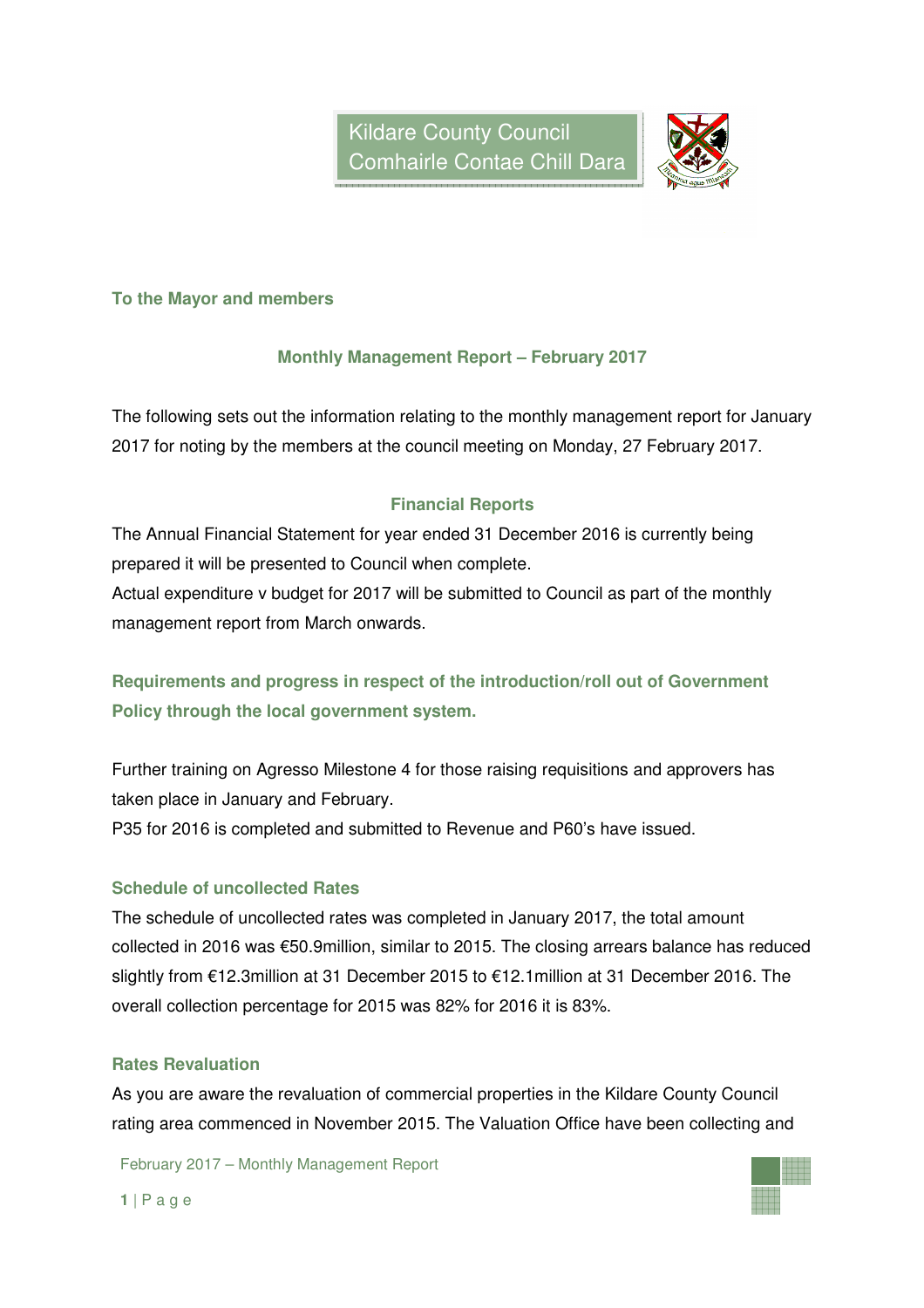analysing information to assess the Net Annual Value (NAV) for each property since this time and have issued valuation information forms to the occupiers of all rateable property. The Valuation Office will issue Proposed Valuation Certificates to all ratepayers/occupiers of commercial properties on March 9<sup>th</sup> 2017.

There will be a publicity campaign, including radio and newspaper advertisements and website updates to inform ratepayers of the publication. Valuation Office staff will be on site in our Council Offices in Aras Chill Dara, Naas on  $20<sup>th</sup>$  and  $21<sup>st</sup>$  of March to meet with ratepayers/occupiers who have queries on the Proposed Valuation Certificates. An information document including a sample proposed certificate of valuation with explanatory notes will be circulated to the members to assist with you queries.

# **Housing**

| Location              | <b>No. of Units</b> | <b>Status February 2017</b>                          |
|-----------------------|---------------------|------------------------------------------------------|
| Highfield/The         | 20 units            | Construction commenced on site December 2016.        |
| Paddocks, Kilcock     |                     | Contractor: Kercon Construction.                     |
|                       |                     | Construction programme: 11 months.                   |
| Athgarvan Road,       | 13 units            | Approval Stage 4 received Q1 2017                    |
| Newbridge             |                     |                                                      |
| Dominican Priory,     | 7 emergency         | Work commenced in November 2016. Completion          |
| Athy                  | accommodation       | anticipated in March 2017.                           |
|                       | units and 1         |                                                      |
|                       | staff               |                                                      |
|                       | accommodation       |                                                      |
|                       | unit                |                                                      |
| Tankardsgarden,       | 4 units             | Tender for consultants to commence February 2017.    |
| Newbridge             |                     |                                                      |
| St. Patricks Park     | Refurbishment       | Lot 1 (4 units): Works commenced on site in January  |
| Rathangan             | of 23 Units         | 2017.                                                |
| <b>Remedial Works</b> |                     | Contractor: Noonan Construction Ltd.                 |
| (Phase 1)             |                     | Construction programme: 14 weeks.                    |
| St. Patricks Park     | Demolition of       | Resident information session to commence in February |
| Rathangan             | 21 units,           | 2017. Part 8 to follow.                              |
| <b>Remedial Works</b> | refurbishment       |                                                      |

### **Capital Programme**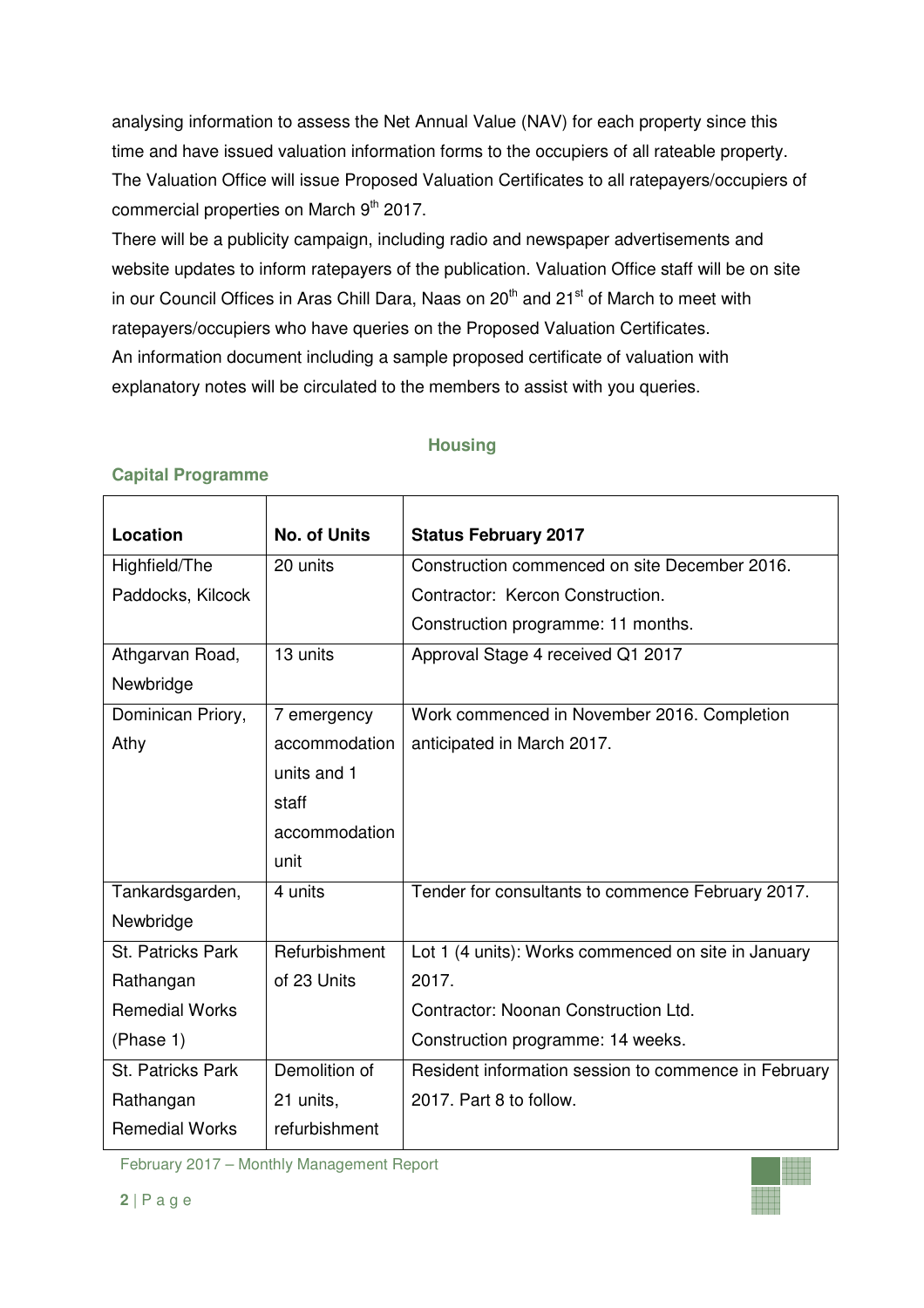| (Phase's 2 & 3)       | of 19 units,    |                                                      |  |
|-----------------------|-----------------|------------------------------------------------------|--|
|                       | construction of |                                                      |  |
|                       | 16 units.       |                                                      |  |
| Dunmurray Rise        | 32 units        | Part 8 to be launched February 2017.                 |  |
| Kildare [Phase 3]     |                 | Restricted EU Tender procedure commenced.            |  |
|                       |                 | Shortlist of contractors to be completed by March    |  |
|                       |                 | 2017. Tender process: May 2017.                      |  |
| <b>Anne Street</b>    | 12 units        | Part 8 to be launched February 2017.                 |  |
| Prosperous            |                 | Restricted EU Tender procedure commenced. Shortlist  |  |
|                       |                 | of contractors to be completed by March 2017.        |  |
|                       |                 | Tender process: May 2017.                            |  |
| Beechgrove,           | 18 units        | Part 8 to be launched April 2017.                    |  |
| Rathangan             |                 |                                                      |  |
| Rathasker Road,       | 50 units        | Part 8 to be launched April 2017.                    |  |
| <b>Naas</b>           |                 |                                                      |  |
| Athgarvan Village     | 30 units        | Tender for the appointment of consultants complete.  |  |
|                       |                 | Appointment of Design Team Consultants end of        |  |
|                       |                 | February 2017.                                       |  |
| Dominican Lands       | 25 units        | Approval Stage 1 application submitted to DHPCLG in  |  |
| Athy                  |                 | December 2016.                                       |  |
| Flinter's Field, Athy | 33 units        | Respond Housing Association - Part 8 to be launched  |  |
|                       |                 | in Quarter 1 2017                                    |  |
| Castlefen, Sallins    | 29 units        | Tuath Housing Association - Part 8 to be launched in |  |
|                       |                 | Quarter 1 2017.                                      |  |

### **Housing Maintenance**

A total of 546 calls were logged and assigned by the Response Maintenance Team in January. Of these, 364 were assigned to either a Clerk of Works or a contractor for completion. The remaining number of 182 require further assessment or are deemed to be the responsibility of the tenant.

### **Rent Pressure Zones**

As of 27 January 2017 Rent Pressure Zones were designated in Co Kildare. A copy of the map outlining the RPZs in the county can be accessed via the following link

February 2017 – Monthly Management Report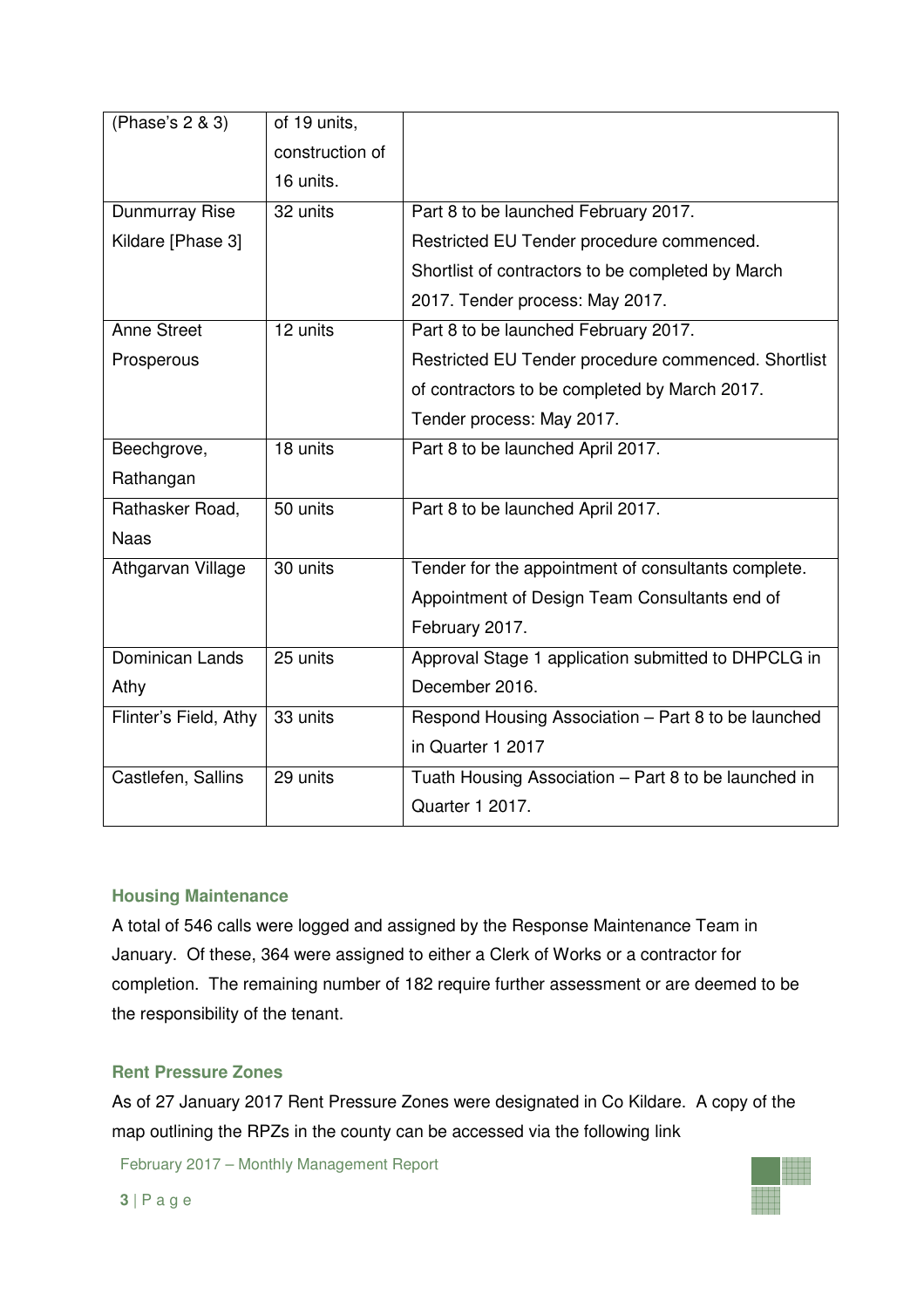# http://www.housing.gov.ie/sites/default/files/publications/files/rpzs\_all\_maps\_26\_january\_20 17.pdf

# **Recent Publications**

Rebuilding Ireland Action Plan for Housing and Homelessness second quarterly progress report was recently published and can be accessed via the following link:

http://rebuildingireland.ie/install/wp-

content/uploads/2017/02/Second\_Quarterly\_Progress\_Report\_-RBI-Final.pdf

The report outlines progress across the five pillars identified in the Action Plan: Address Homelessness; Accelerate Social Housing; Build More Homes; Improve the Rental Sector; Utilise Existing Housing.

The Housing Agency has published a report in February 2017 – National Statement of Housing Supply and Demand 2016 and Outlook for 2017-2018 and can be accessed via the following link:

https://www.housingagency.ie/getattachment/f4d363c9-4969-4a05-9627- 0c55cae7e22a/Housing-Supply-Demand-Report-2017-WEB-(2).pdf

This is the second edition of the National Statement of Housing Supply and Demand and brings together up-to-date information on housing trends in 2015 and 2016 and looks ahead to future demand. The report notes that, while housing completions continue to rise, the rate of increase is still below supply requirements, particularly in urban areas, where affordability is also an issue.

# **Planning, Community and Culture**

# **Development Plans / Local Area Plans**

- The members met on 1<sup>st</sup> February, 2017 to consider the Chief Executive's Report on the Material Alterations to the Draft County Development Plan 2017 - 2023 and agreed to make the County Development Plan 2017 – 2023. The County Development Plan 2017  $-$  2023 will come into effect on the 1<sup>st</sup> March, 2017.
- Clane Local Area Plan. The members of Maynooth Municipal District considered the Chief Executive's Report on The Draft Clane Local Area Plan 2017 - 2023 at a special meeting on the 8<sup>th</sup> February, 2017 and decided to make material alterations to the Draft Plan. Those material alterations will go on public display for a period of four weeks and submissions will be invited.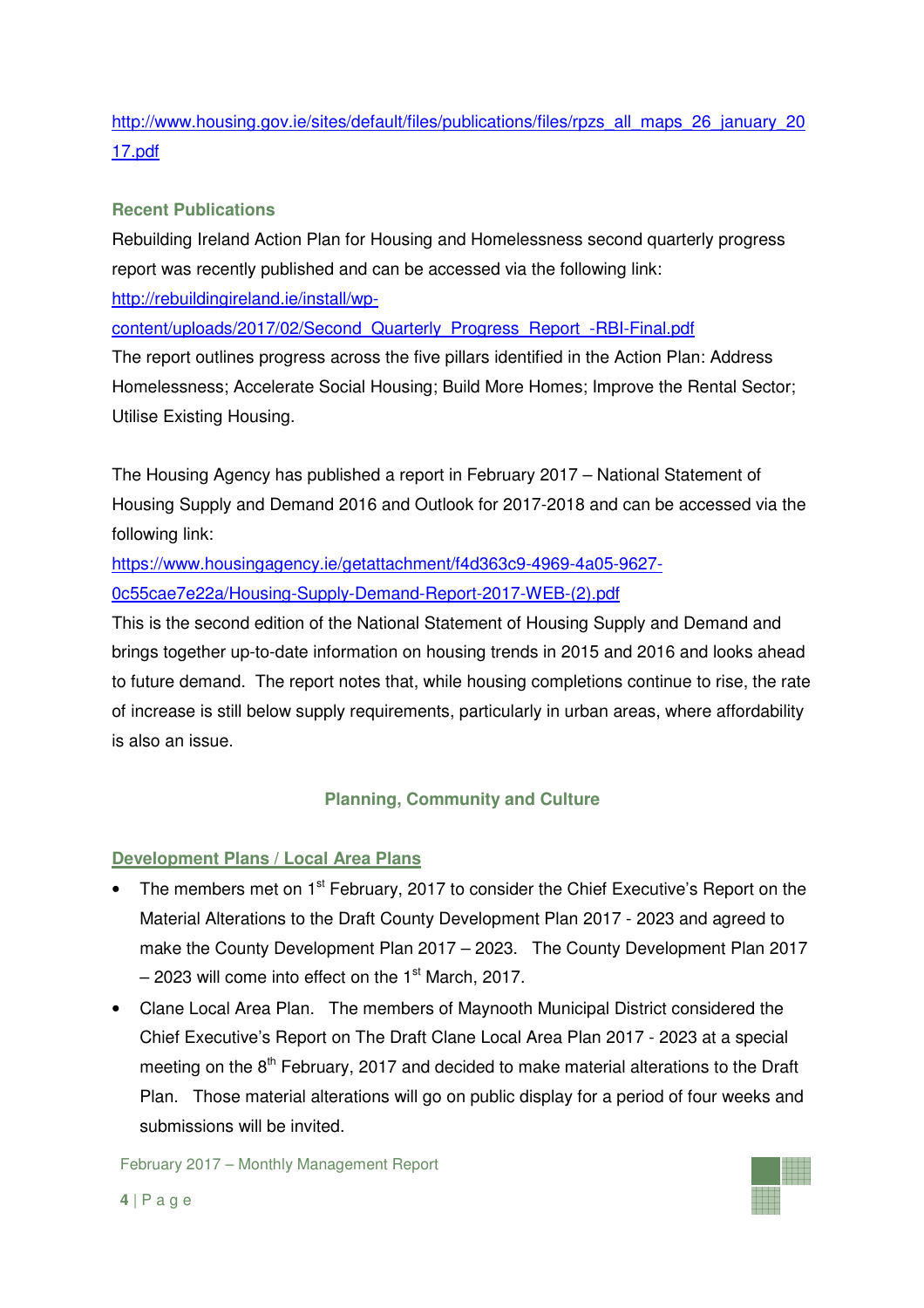- Celbridge Local Area Plan. The Chief Executive has prepared a report on submissions received to Draft Local Area Plan for Celbridge and this was issued to the members of Leixlip/Celbridge Municipal District on 16<sup>th</sup> February, 2017.
- Leixlip Local Area Plan. The Chief Executive is preparing his report on submissions received to the Draft Leixlip Local Area Plan and this will be issued to the members for their consideration.

# **National Planning Framework**

The Department of Housing, Planning, Community & Local Government launched Ireland 2040 the National Planning Framework, a national 20-year strategy for the spatial and placemaking development of Ireland. Submissions to be made to the Department of Housing, Planning, Community & Local Government by the 16th March 2017.

# **Development Management**

### **Number of planning applications received**

|                                             | January | Year  |  |  |  |
|---------------------------------------------|---------|-------|--|--|--|
| 2015:                                       | 56      | 1,192 |  |  |  |
| 2016:                                       | 70      | 1,376 |  |  |  |
| 2017:                                       | 93      | 93    |  |  |  |
| Planning applications decided: January 2017 |         |       |  |  |  |
| Granted:                                    |         | 52    |  |  |  |
| Retention:                                  |         | 12    |  |  |  |
| <b>Extension of Duration:</b>               |         | 1     |  |  |  |
| Refused:                                    |         | 17    |  |  |  |

# **Planning applications of note granted: January 2017**

• **16/1249** Cumann Luthchleas Gael Cill Dara: - Refurbishment and extension of the existing clubhouse facility and minor modification to the playing field at St. Conleth's, Newbridge.

# **New Applications of note received January 2017**

• **17/81 Waterways Ireland:** The development of a multi-use shared leisure route (Blueway) approximately 115 km in length on the existing navigation towpath from Lowtown, Co. Kildare to St. Mullins, Co. Carlow with approximately 47 km of the route in Co. Kildare.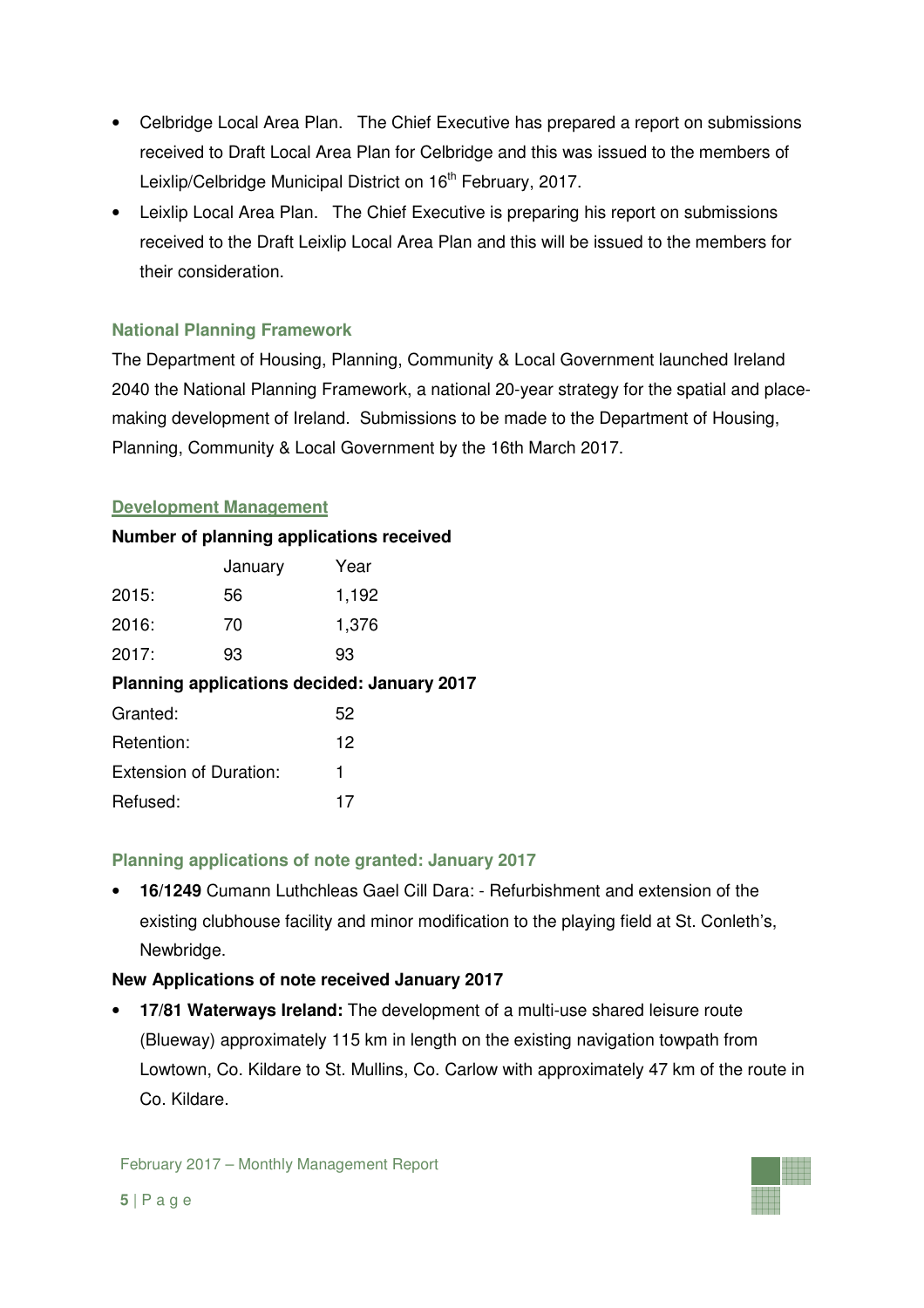# **Building and Development Control – Taking in Charge**

Building and Development Control has engaged with Irish Water in relation to completing the taking in charge of those estates which have been previously advertised. On receipt of consent from Irish Water, recommendations to take in charge the remaining estates will be finalised and listed for consideration for taking in charge by the members at the respective Municipal District meetings.

### **Heritage Officer**

# **Local Authority Heritage Officers continue to sponsor Tidy Towns Award**

Local Authority Heritage Officers & Biodiversity Officers have secured agreement from the National Tidy Towns Unit continue with a new award in the national competition. The award recognises work done by Tidy Towns groups to conserve our threatened pollinator species such as bees and insects, in line with the actions in the All Ireland Pollinator Award. Details will be announced soon.

# **Heritage Plan Projects Funding 2017**

The Heritage Office has applied to the Heritage Council for co-funding of the County Kildare Heritage Plan Projects in 2017. We will also be applying to the Irish Walled Towns Network, with the Athy, Castledermot and Kildare Towns to fund interpretation and conservation projects to the former medieval walls of these towns. Notification of grants is due in March/April.

# **Community Heritage Grants Scheme**

The above scheme is open for projects from Community groups with a heritage focus. These projects assist in the implementation for the County Kildare heritage and Biodiversity Plan.

### **Library and Arts Service**

### **Library Development Programme**

Strategies Actioned from: IDEAS REALISED: Spreading the Word... Kildare County Council Library Services Development Plan 2015 – 2019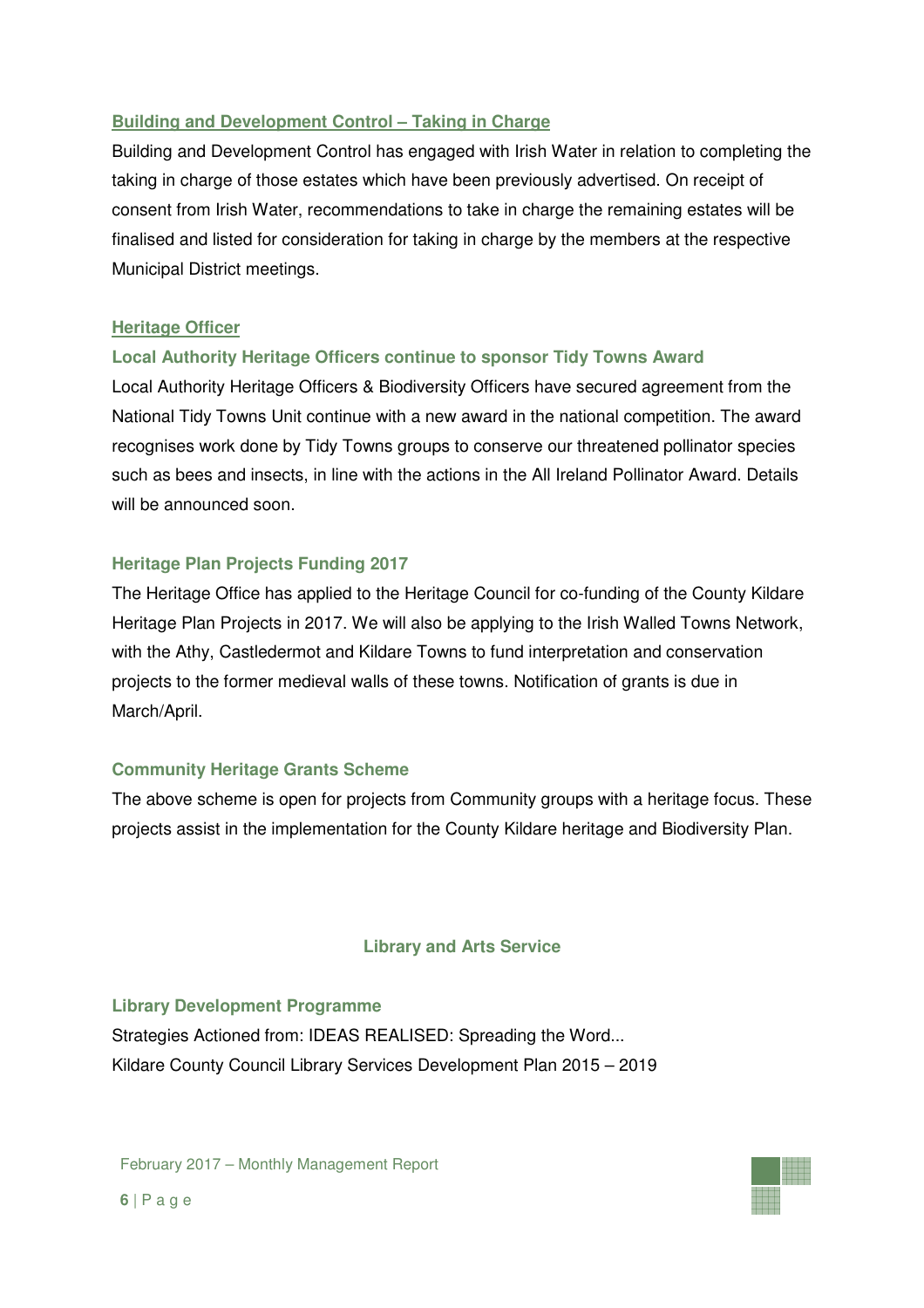### **Capital Projects and New Service Provision**

### **Athy Capital Project**

Tenders evaluated for the main contractor, work to commence onsite in March.

### **Naas Library Capital Project**

Tenders are being evaluated for a fully integrated design team (architect led) for proposed library at Naas Town Hall.

### **Library Management System - National Implementation**

This national project is now in phase 3, a further 13 counties will be added to the library catalogue by the end of March. This will allow Kildare members to access all services and material from each library authority in the Country.

### **National Book Distribution Service**

Kildare has been participating since mid 2016 in a pilot book distribution service. This pilot is now moving to full implementation. A national tender process has taken place and DX Distribution has won the national distribution delivery service. **What does this mean to our members**? With effect from March, Kildare members will have speedy access to books and other materials held in library authorities nationwide.

### **SMS Text notifications**

Kildare has been participating in a national pilot to introduce SMS library services. With effect from Jan 2017 library members if they choose to opt in can receive text messages for book requests that are available, reminder for overdue items etc.

### **News and Highlights - January/Feb Library Programme of Events**

#### **Creative Ireland**

Marian Higgins has been appointed as the nominated 'Creative Ireland Co-ordinator' for Co Kildare. The county co-ordinators attended a national meeting with department representatives in National Concert Hall on 14th February. Each local authority has been

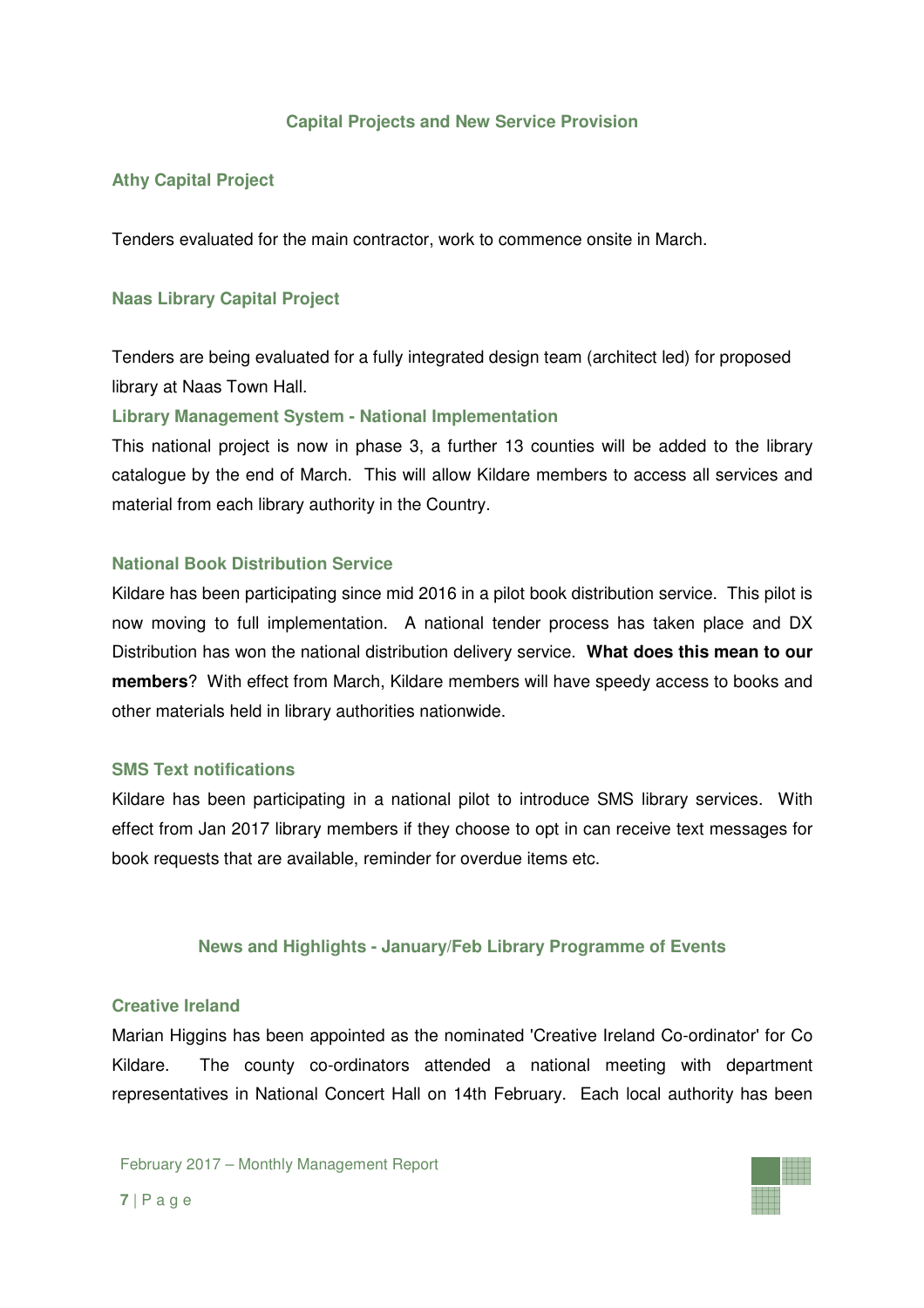asked to prepare a Culture & Creativity Plan and to establish a Culture Team. A public meeting will be held in the coming weeks to inform the Culture & Creativity Plan.

### **Toys Technology and Training 2017 Programme**

Specialist collection and series of talks designed to offer support to children and adults with learning difficulties, disabilities or more significant needs. Based in Athy, Leixlip and Naas Libraries this specialised collection of toys, software and assistive technology can be accessed free of charge throughout the county.

The 'Training' element of the programme provide an annual series of free lectures and workshops which offer guidance, support and networking opportunities for parents, teachers and healthcare professionals. Topics covered in 2017 include behavioural therapy, stress management for teens, bully-proofing your special needs child and empowering people with autism.

#### **Discover Explore Learn - STEAM at your library**

This free programme aims to create an environment to explore, test, engage, inspire and provide an avenue for library members to experience science, technology, engineering, arts and maths (STEAM) at their local library. These events have been organised by Kildare Library Service with the support of SEAI, North Beekeepers Association, IPCC and the NRDO. Events such as 'StarDome on Tour', CSI Forensics Workshop and E2 - LEGO challenge will enthral and amaze our young people.

#### **'Let's Talk About Parenting' 2017 Programme**

A series of talks organised with support from the HSE, Tusla, Kildare Youth Service, Community Awareness of Drugs, Teach Tearmainn and Kildare County Childcare Committee. Talks scheduled for this year are on topics such as bullying, first aid for parents, parenting toddlers, coping with an anxious child, self-harming behaviours in young people, understanding eating disorders, raising boys and building your daughters self-esteem.

#### **Celbridge Integrated Service Programme Library Interventions**

#### **Better Basics**

Better Basics is a reading enhancement programme designed to support and advance reading skills amongst primary school age pupils. Kildare Library and Arts Service partnered with County Kildare Leader Partnership and local schools on this project. It is a paired reading initiative aimed at children who require some additional assistance to improve their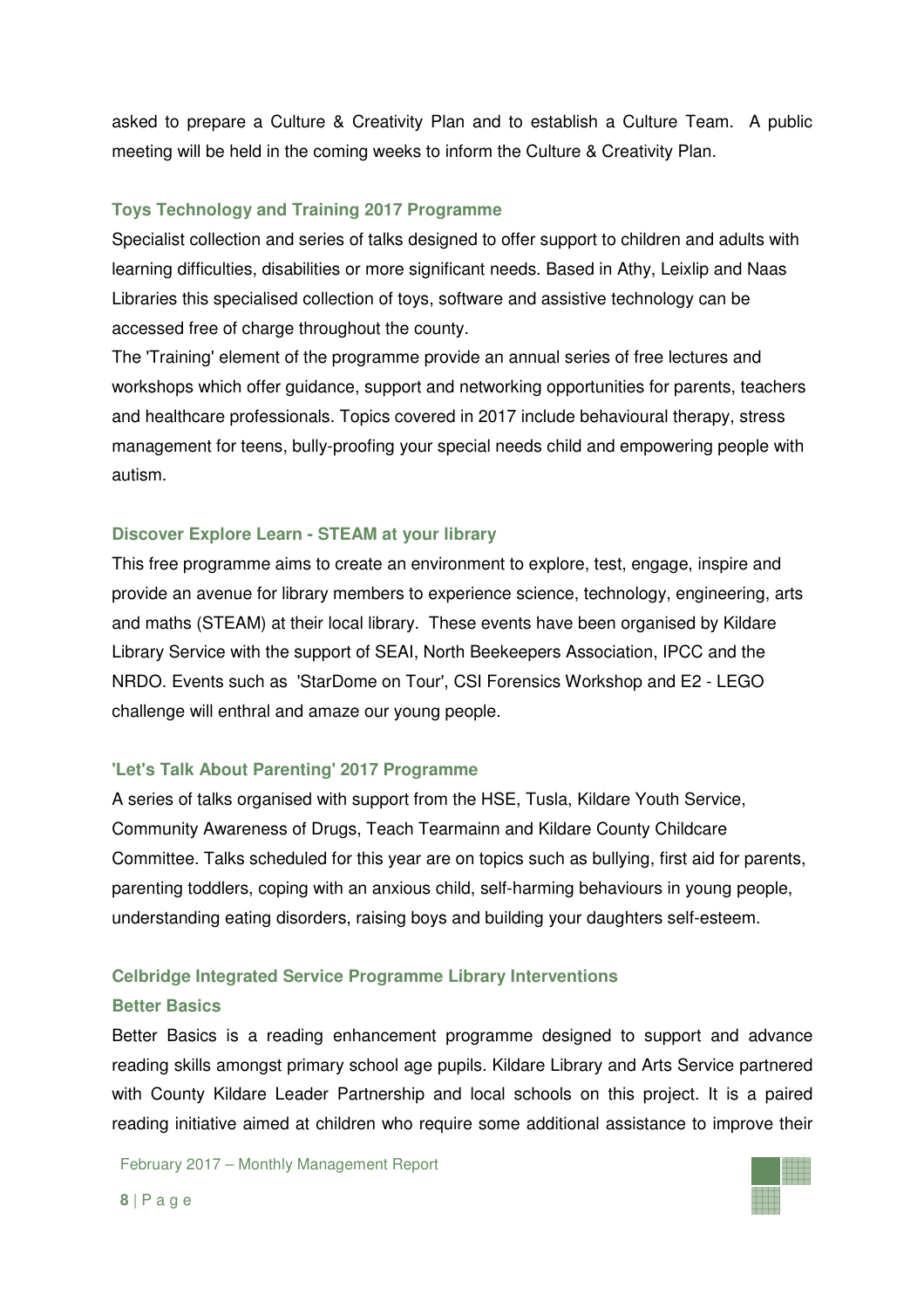reading, but are not in receipt of mainstream learning supports. The programme supports improvement in children's reading ability through one to one paired learning with a reading volunteer. The programme will run in Celbridge in 2017. Additionally, the programme will run in schools in Naas, The Curragh and

### **Arts Service**

#### **Arts Strategy**

Kildare County Council continues to review '(Continue to) Make Inroads: An Arts Development Plan for Kildare Local Authorities 2012-2106 and is planning a new arts strategy for 2017-2021.

### **Music Generation**

Music Generation will announce an open national call for applications from local Music Education Partnerships in Phase 2 (2017-2021) of the programme early in the New Year. The Arts Service is currently scoping the potential of making a bid for the partnership, in association with the Kildare/West Wicklow ETB. Closing date for applications is 31st May. Closing date for expressions of interest is 17th February 2017.

#### **Programmes/Events/News**

#### **Public Art**

A recent email to all Kildare County Council staff regarding Per Cent for Art has regenerated interest in the scheme. The Arts Service is working with Architects and Engineers to establish eligibility of capital schemes for the scheme.

The Arts Service will support a permanent art commission for Kildare Town, awarded by IBAL for Kildare's recent Tidy Town award. It is envisaged that the successful award will be announced in April.

#### **Choir for Dementia**

Kildare County Council, in association with Kildare Age Friendly County programme and HSE are supporting the development of another community choir supporting people living with dementia, their families, carers and community north of the county.

A sister to the Past Times Community Choir based in Naas, this too is an inclusive choir. The first workshop took place in The Mill, Celbridge on 15th February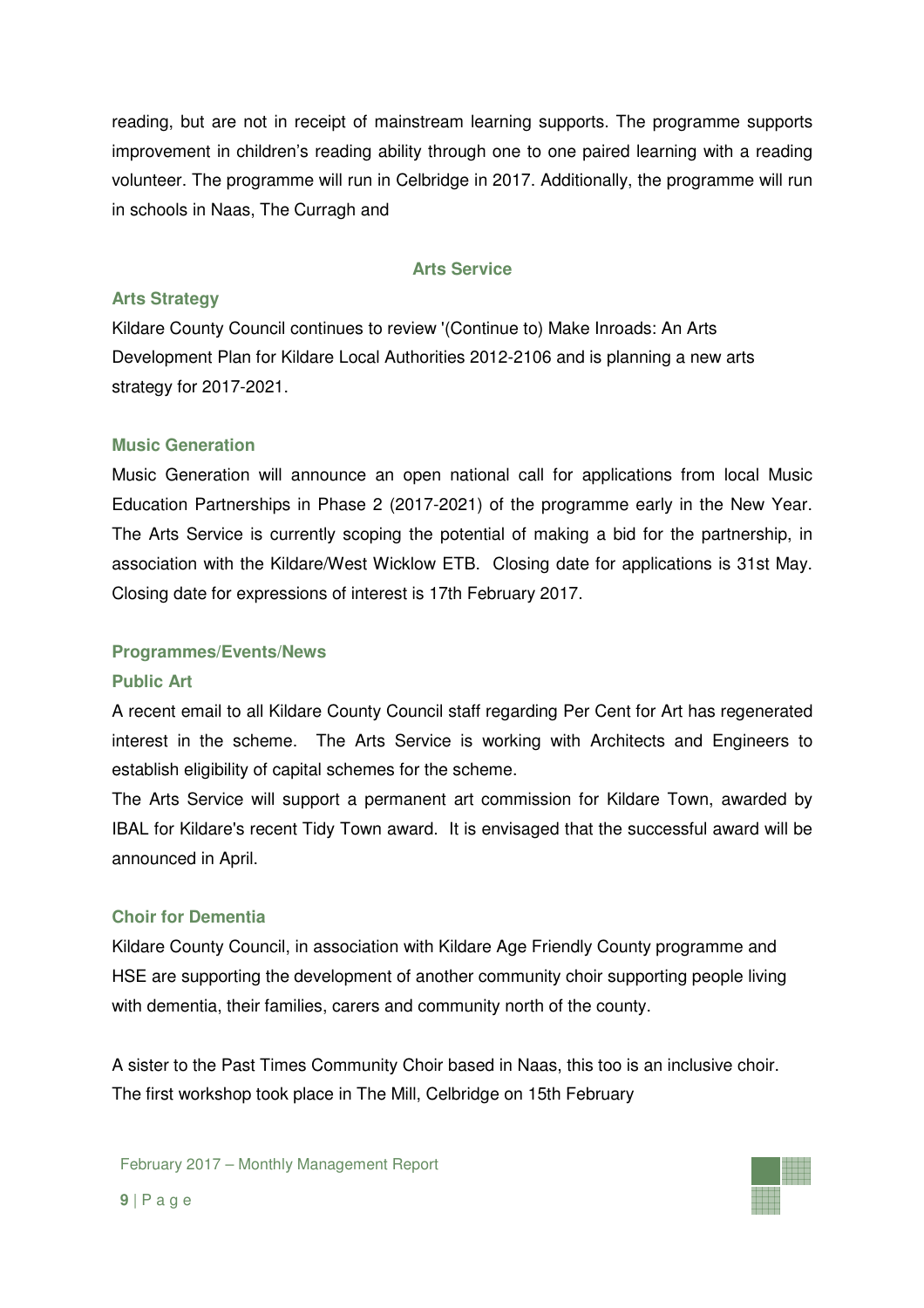#### **Arts in Education**

The Arts Service are reviewing their Arts in Education programme. A research/residency programme will be developed in the coming months with Froebel Education Dept., Maynooth University and local schools.

#### **Arts Grants/Awards**

The suite of arts grants and awards 2017, for community groups, artists and arts collectives will be advertised shortly, with a closing date of 20th March 2017. Information clinics for applicants are currently taking place throughout the county in advance of the deadline and have been well attended.

#### **Film**

Two new film commissions of €12,500 have been advertised

'Gridlock', one of Kildare's short film commissions, which was shortlisted for the Oscar awards, will be screened at the Dublin Film Festival on Sunday 19th February.

### **County Capital Projects**

#### **Riverbank Arts Centre**

Riverbank Arts Centre has welcomed the announcement today of the awarding of €1 million in Capital Grant funding by the Minster for Arts, Heritage, Regional, Rural and Gaeltacht Affairs, Heather Humphreys.

The Arts and Culture Capital Scheme provides funding for enhancing the existing stock of arts and culture centres throughout the country.

In making the announcement, Minister Humphreys stated "This €9 million announcement is the most significant investment in regional arts and cultural centres in a decade. The Creative Ireland Programme places a focus on investing in our cultural infrastructure, because high quality infrastructure is critical for a vibrant arts and culture sector, which in turn underpins social cohesion and supports sustainable economic growth."

The venue has seen significant growth in audience figures. In the past 12 months alone, ticket sales have increased over 30%. This has come about from a strong, diverse programme of events across Theatre, Music, Comedy, Visual Arts, Family, Cinema, and Workshops.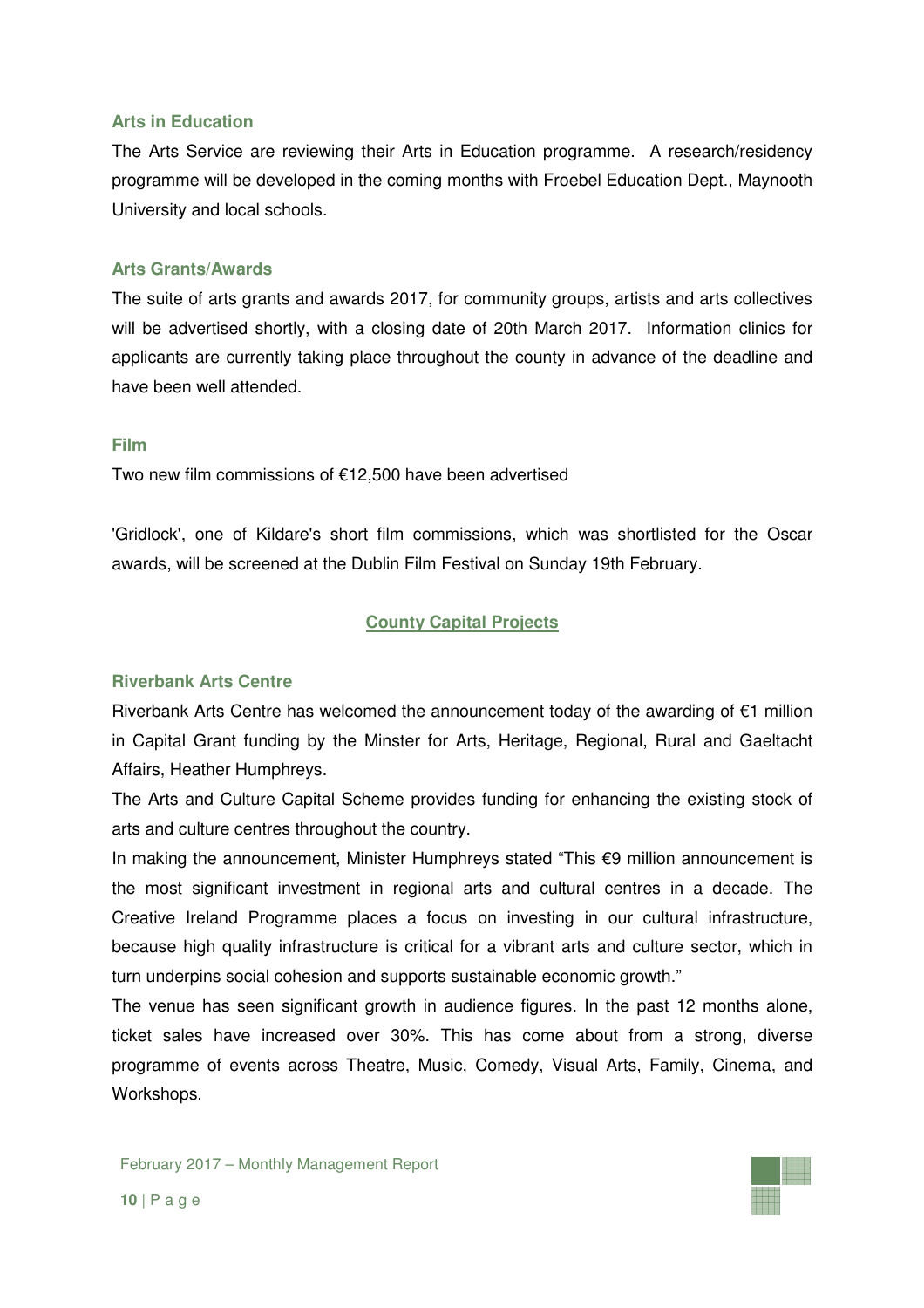There has also been a significant increase in schools participation from across Kildare and further afield; with students attending shows, workshops, talks, and educational screenings.

# **Local Community and Development Committee (LCDC) January/February 2017**

### **Kildare Rural Development Leader Programme**

The Kildare LCDC approved the Rural Development Programme Implementation Plan for 2017 proposed by CKLP at their last meeting on  $25<sup>th</sup>$  January. CKLP will commence advertising for calls for expressions of interest for Tourism related projects in the coming weeks.

# **Water Services and Environment**

### **Water Services**

Major Capital Projects (Irish Water's Capital Investment Plan 2014-2016)

- **Upper Liffey Valley** 
	- o **Osberstown Wastewater Treatment Plant Upgrade Contract** The plant was up-graded to 100,000 PE treatment capacity in May 2016. The final phase (bringing the "liquid stream" treatment capacity to 130,000 PE) is scheduled for completion in Q1 - 2017. The plant is currently being process proved until October 2017**.**
	- o **Osberstown Sewerage Sludge Treatment Facility Upgrade** Irish Water intend delivering the Osberstown wastewater treatment plant 'sludge stream' works as part of an upgrade to the Osberstown Sludge Treatment Facility.
	- o **Contract 2A (Newbridge Eastern Interceptor Sewer)** The Planning, Design and Procurement stage is under way. Planning permission has been granted to Irish Water for the Little Connell Pumping Station. The CPO is due to be published by Irish Water in Q1-2017. Short listing of contractors is being finalised by Irish Water. Tenders to market are due to issue by Irish Water in Q1**/**Q2-2017.
	- o **Contract 2B (Network)** The Planning Design and Procurement stage is under way. Planning permission has been granted to Irish Water for the Monread and Clane Pumping Stations. The CPO is due to be published by Irish Water in Q1**/**Q2-2017. Short listing of contractors by Irish Water is ongoing. Tenders to market are due to issue by Irish Water in Q2-2017.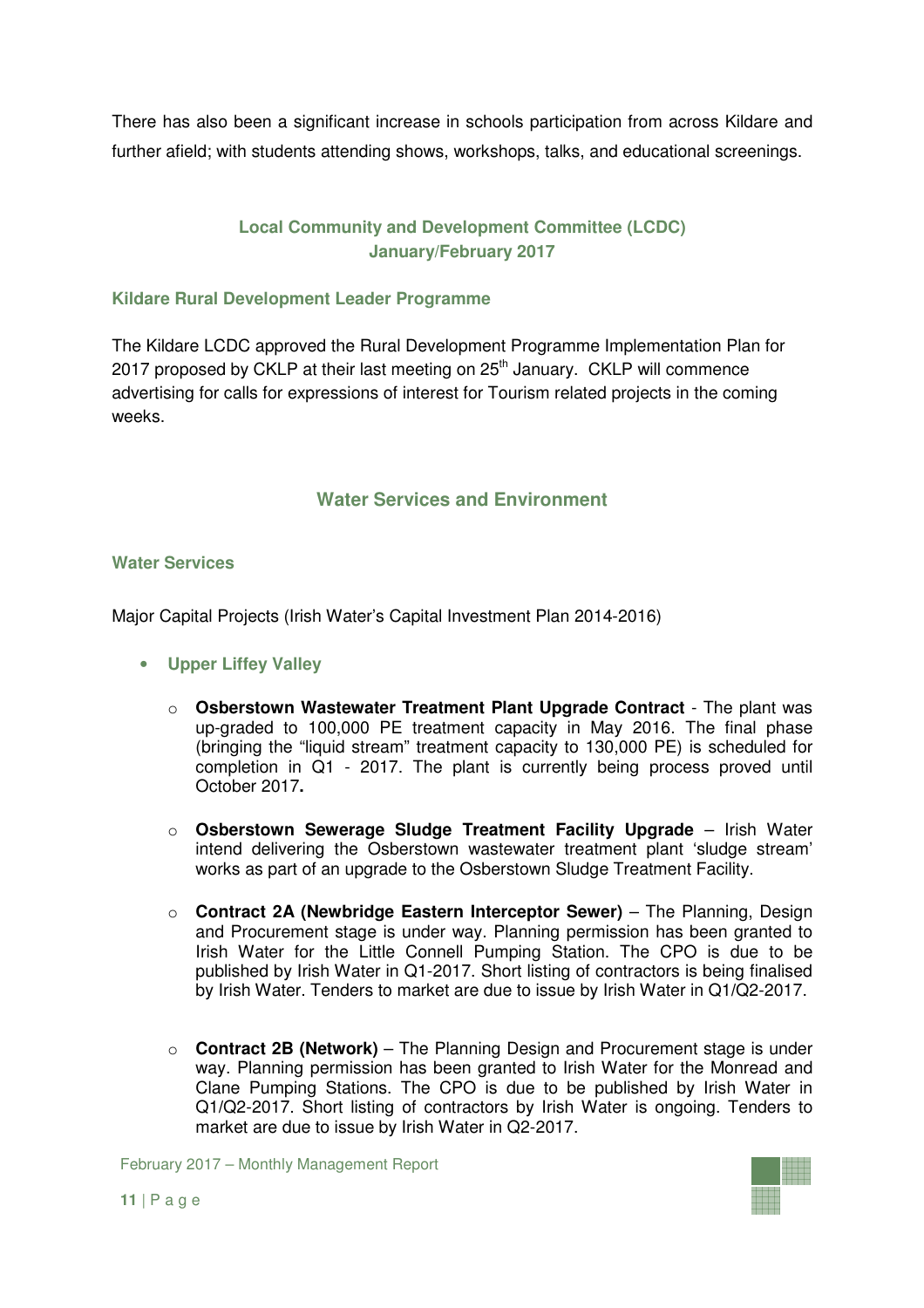### • **Lower Liffey Valley**

- o **Castlewarden to Ballygoran Pipeline and Reservoir Contract** Operational.
- o **Ballygoran to Collinstown Watermain Contract** Operational
- o **North Leixlip Sewerage Scheme** Operational
- o **Leixlip Wastewater Treatment Plant Upgrade Contract** The plant upgrade to 150,000 PE treatment capacity has been commissioned. The plant is being process proved for 12 months until June 2017.
- o **Celbridge Road Network Reinforcement Project**  Consultants were appointed in April 2016 and are preparing a Design Review Report to address sewerage network capacity constraints in the Celbridge catchment. Final route selection is at an advanced stage.
- **Kildare Town** 
	- o **Kildare Town Network Contract** Works commenced on site in January 2016. Works are now substantially complete, commissioned and have been handed over to KCC Operations Section. The scheme has now entered a 12 month defects period.

# **Minor Capital Projects**

Irish Water have identified the Minor Capital Programme as a means of getting value for money and cater for investment drivers namely:-

- Drinking Water Quality
- Environmental Compliance
- Water and Wastewater availability new developments
- Business efficiencies
- Asset condition and performance

Hence they have requested that Kildare County Council set up and lead a Minor Capital Team for delivery of such projects across the county. Kildare County Council have agreed a new Capital Project Team structure with Irish Water for the delivery of this programme over the next three years.

This is considered to be a positive development for the county as there is now an

February 2017 – Monthly Management Report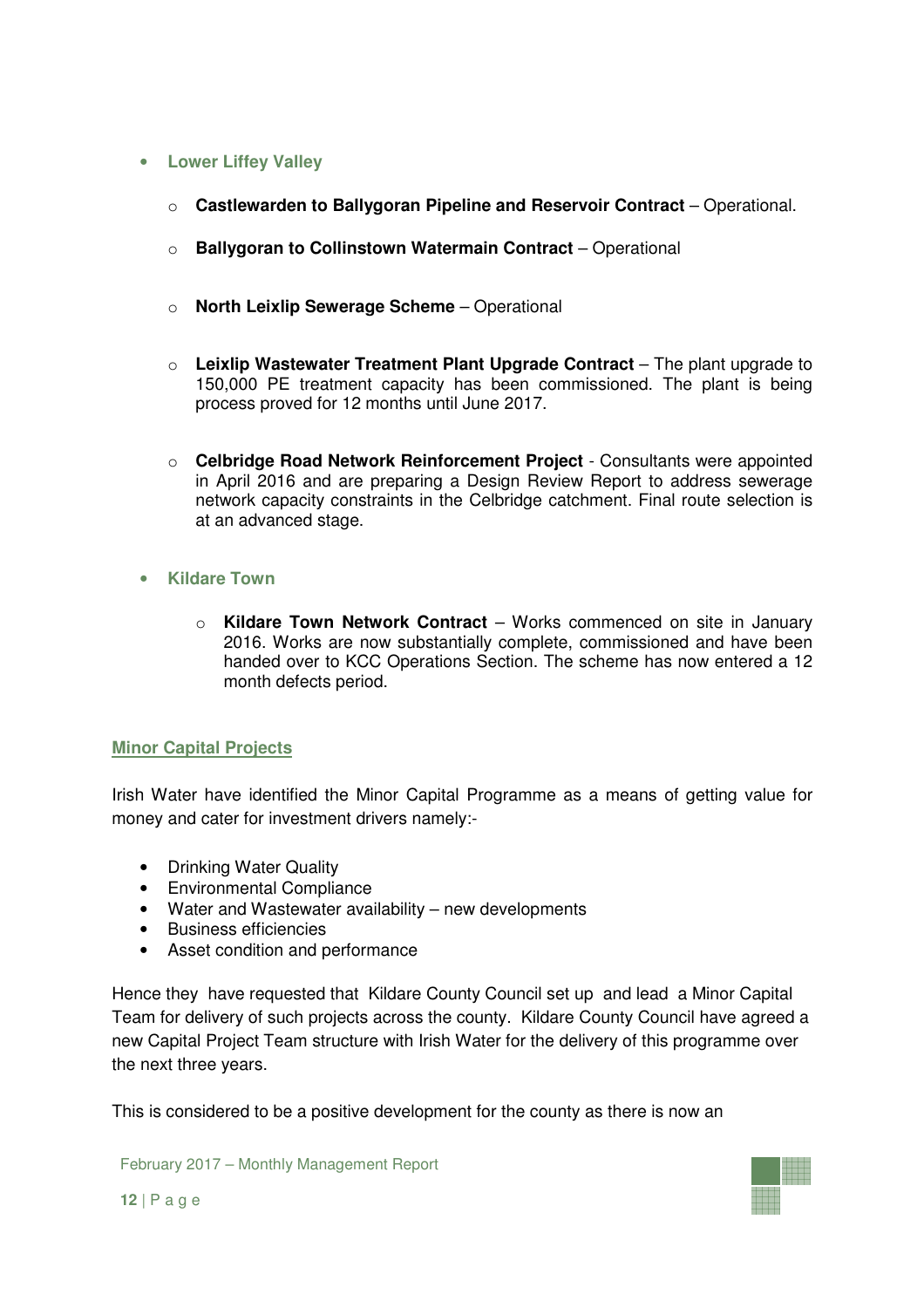expectation that quite a number of minor capital projects will be given approval, in response to KCC ability to deliver such schemes locally.

Many smaller treatment plants require up-grades for compliance purposes and to cater for future housing developments. In addition, schemes in water supply areas will improve service to customers and help contain our leakage levels.

A total of 22 schemes have currently been approved by Irish Water for progression by Kildare County Council Minor Capital Team. The estimated value of works is in the region of **€7 million**. Five of these schemes have been completed by the team and several others have been placed on long term hold by Irish Water. The following is a list of active schemes in this area:-

- **Allenwood to Kilmeague Mains Replacement** Advance works at Allenwood Crossroads have been carried out in collaboration with KCC Roads & Transportation upgrade works to prevent the requirement of disturbing a newly laid tabletop ramp. Site Investigation works have been completed. Design works are currently being progressed by KCC
- **Allenwood Vacuum System Modification & WWTP Upgrade** An engineering consultant is progressing design and site investigation works. The planning application is also being prepared by the Consultant. This is a combination of two ANBs.
- **Athy Wastewater Treatment Plant Upgrade** A topographical survey and site investigation works have taken place. Design works and planning are being progressed by an engineering consultant. A Recommendations Report to construct an Inlet Balancing Tank has been prepared by the Consultant.
- **Kildare Town Backyard Services** Design works are to take place in conjunction with the Maynooth Watermains Rehabilitation Scheme. Site investigation works being tendered separately and are expected to be carried out in Q2 2017.
- **Coill Dubh WWTP up-grade** is currently at commissioning stage.
- **Crophill, Castledermot Cast Iron Replacement**  Approval was received for the replacement of 500m of cast iron watermain. A Contractor is being appointed and works are due to commence in the coming weeks.
- **Kilmeague Wastewater Treatment Plant Upgrade** An Engineering Consultant has been appointed to progress design options in conjunction with the Athy Wastewater Treatment Plant Upgrade. A Recommendations Report has been completed and treatment options are being confirmed prior to commencement of tender process for improvement works.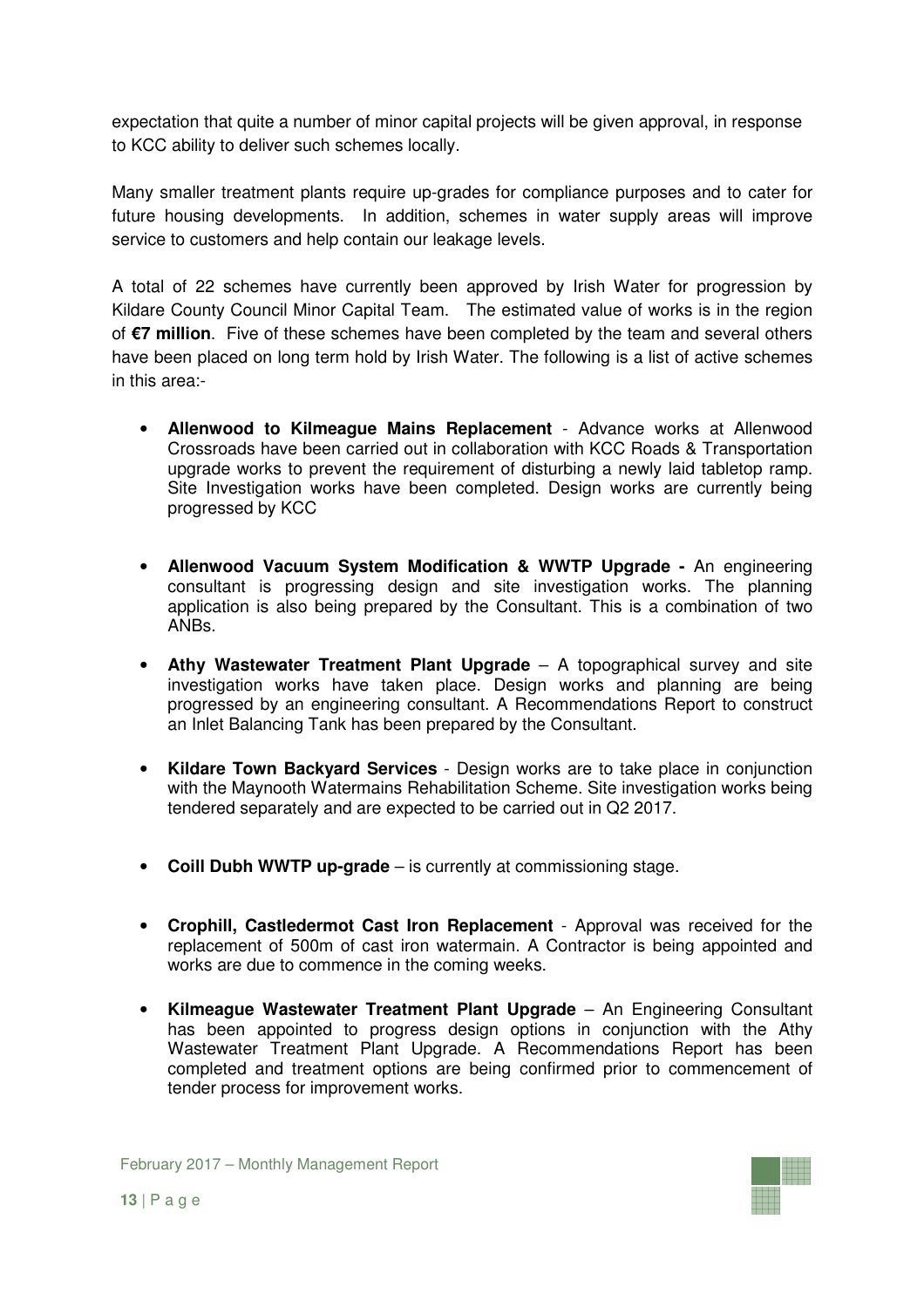- **Rathcoffey, Milltown and Calverstown WWTPs** A Recommendation Report has been prepared by the appointed engineering consultant. KCC have progressed some minor manhole rehabilitation works to reduce network infiltration and a subsequent flow & load survey. The results of this additional flow & load survey will be used to help identify upgrade requirements.
- **Ladychapel Cross to Taghadoe Watermain** KCC are preparing the design and tender documents to progress this new watermain scheme.
- **Maynooth Watermains Rehabilitation** A Consultant has been appointed to progress this scheme. The tender process for Site Investigation and Construction has been completed. Appointment of a Contractor is taking place and works are now due to commence in Q2 - 2017 due to the contractors current workload. This scheme is being carried out in conjunction with Kildare Town Backyard Services. The Maynooth scheme is being prioritised. Advance works to remove lead services on the Dublin Road has been progressed to completion by KCC.
- **Monread Road Sewer Line Repair**  Approval was received for the replacement of 900m of foul sewer pipe. This work will be carried out predominantly with night work during Q1 & Q2 2017.
- **Narraghmore Wastewater Treatment Plant**  Appointment of Contractors for improvement works at treatment plant is ongoing.
- **Oak Park, Narraghmore**  Preparation of Tender Documents for improvement works at pumping station and new rising main to Narraghmore WWTP ongoing.
- **Rathangan WWTP** Preparation of a Consultants Brief was prepared by KCC and has been submitted to Irish Water for tendering. The consultant will prepare a Condition Report and Recommendations Report identifying required upgrade works.
- **Red Bog Borehole Removal**  Approval was received to remove the Red Bog borehole source from operation and connection of the local network to the Poulaphuca Regional water supply. Works consist of the construction of a booster pump and approximately 2.5 km of watermain. Design and site investigation tender documents have been prepared and are ready for submission to Irish Water for tendering. An ecological assessment is required prior to tendering to ensure the proposed works do not adversely impact on the surrounding environment. This is currently being progressed.
- **Timolin WWTP** Preparation works for a Part 8 planning application has been prepared by KCC and approval will be sought. The proposed upgrade will then be tendered out to Irish Water's MEICA lot 5 framework for new package wastewater treatment plant, subject to Part 8 planning approval.

Several Schemes have been progressed to completion by the KCC Minor Capital Scheme. The following is a list of completed or almost completed schemes: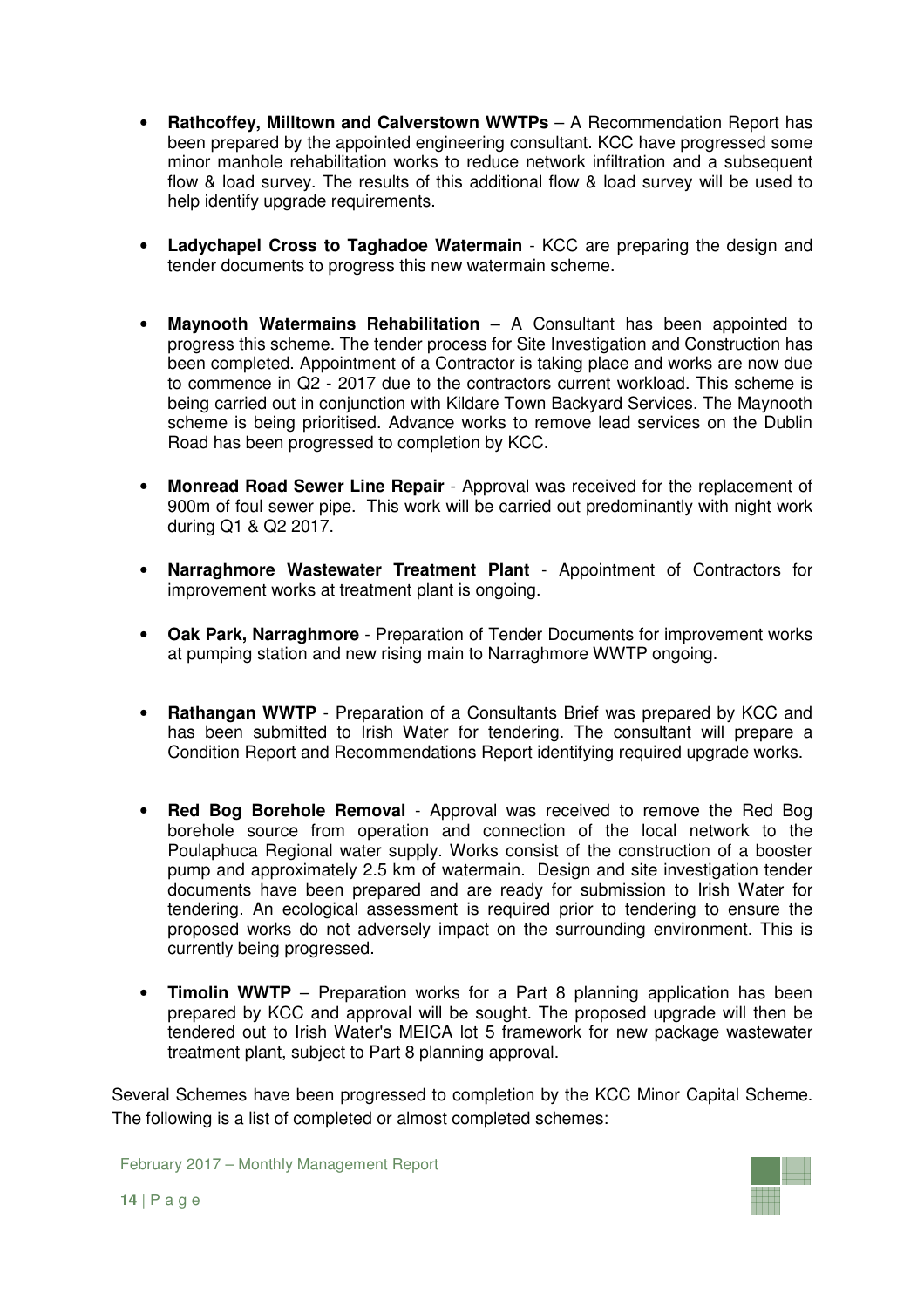- **Athgarvan Septic Tank Diversion** Construction of a new foul sewer is now completed thereby eliminating the requirement of a communal septic tank with its associated groundwater pollution potential and maintenance works. Final road reinstatement has been carried out and all works have now been completed. Final Account review has been completed and agreed.
- **Ballitore WwTP** Construction of access road and pipeline. All works have been competed on this scheme
- **Newhall Pumping Station Upgrade** Works have been completed. Final Account Review ongoing.
- **Old Grange (Monasterevin) Watermain** The new watermain has now been laid and all houses connected to the new main. All outstanding works have been completed and final account payment to be closed out.
- **Tankardsgarden Pumping Station Upgrade** Works to replace pumps, control systems and flowmeters have been completed.
- **Newbridge Main Street Sewer Replacement** Works required due to ongoing operational problems and blockages. Initial blockages have been cleared. The appointment of a consultant to design the works has taken place and design works are ongoing to allow for long term improvement measures.
- **Emergency Showers & Eyewash Stations** The preparation of tender documentation for a county wide replacement at all water and wastewater treatment plants has been carried out.

The following non-Irish Water Schemes **(Unfinished Housing Estates)** have been progressed by KCC:

- **Cluain Dara, Derrinturn** Construction of a pump station in the unfinished housing estate has been completed and commissioned. The scheme is now fully complete and Final Account being closed out.
- **Mill Brook, Timolin** Construction of a pump station in the unfinished housing estate has been completed and commissioned. The scheme is now fully complete.
- **The Paddocks Crookstown -** Exploratory survey/design work is ongoing for the connection of this estate to the public foul sewer. Should this be feasible and at reasonable cost, it is then proposed to decommission the existing treatment system. The scheme is subject to funding being provided.

### **Rural Water Programme**

In 2016, the Department of Housing, Planning, Community & Local Government (formerly Department of Environment, Community & Local Government) announced a multi-annual

February 2017 – Monthly Management Report

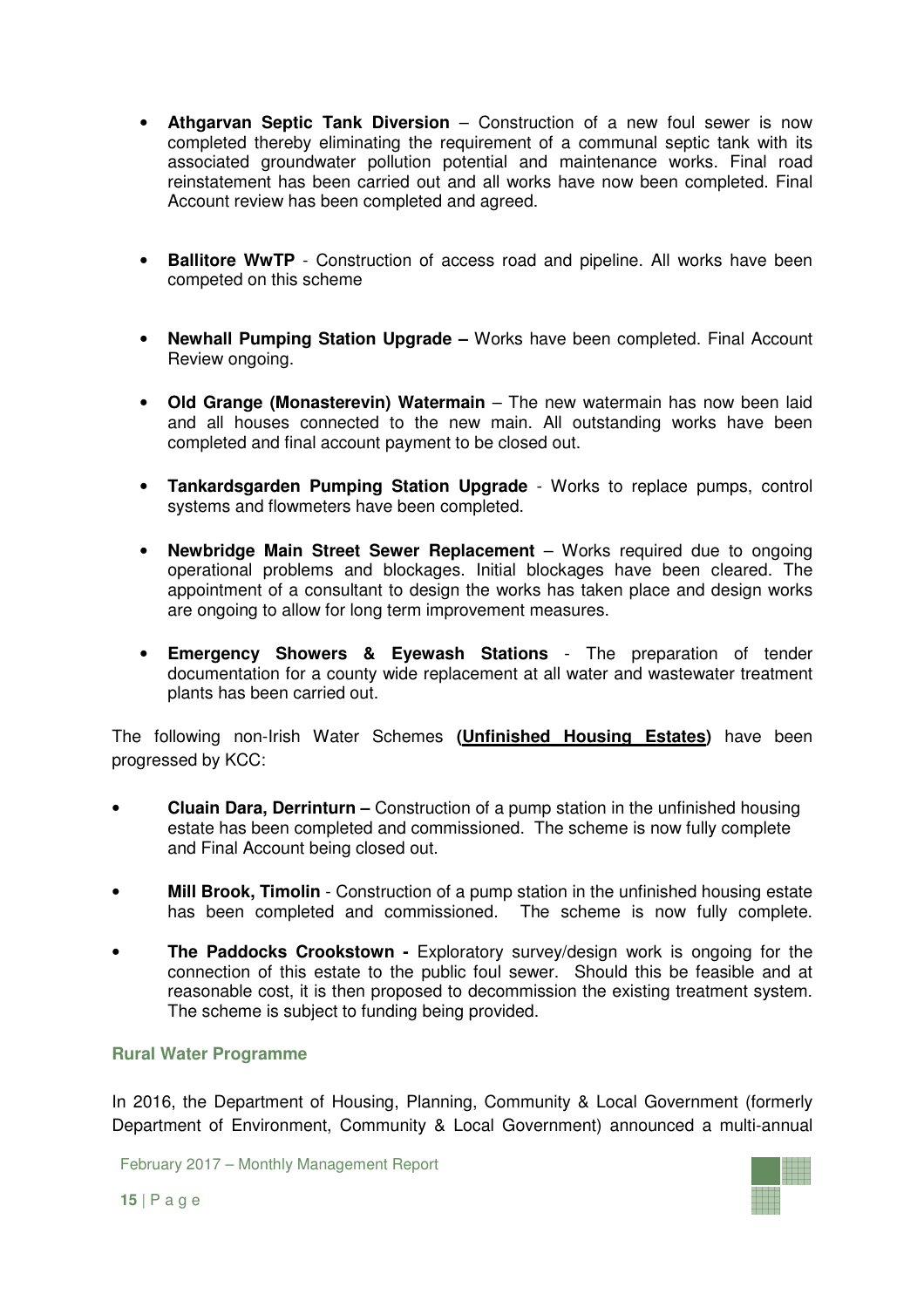funding programme for 2016 - 2018. Kildare Rural Water Section's funding submission for the Rural Water Multi-Annual Programme has been prepared and submitted. This identified proposed upgrade works at various group schemes throughout the county for each of the years from 2016 to 2018 inclusive.

Kildare County Council Rural Water Section met with Ballindoolin GWS in 2016 with an aim to progress proposed network upgrade works. This scheme was identified as a "shovel ready" scheme in the Rural Water Programme funding submission for that year. The interim grant funding allocation received allowed for the progression of works at Ballindoolin. The upgrading works for part of the Ballindoolin GWS were successfully completed in Q3 2016.

Taking in charge of group water schemes is now subject to approval of Irish Water and need to meet certain standard criteria. It is anticipated that several group water schemes will be taken in charge in 2017.

Works are proposed for 2017 at several group schemes, however confirmation of funding allocations for the Kildare Rural Water Programme have yet to be confirmed by the Department of Housing, Planning, Community & Local Government.

# **Flood Protection**

- **Morell** The final Feasibility Study, including the Cost Benefit Analysis, has received approval from the OPW subject to some minor changes, to which we have no objection. We have now submitted the Feasibility Study and outline planning strategy to the OPW. A formal submission will be made to An Bord Pleanála as soon as the OPW have approved funding for the scheme. A presentation was made by the Council to the OPW on the 10.2.2017 seeking funding approval and a positive outcome is anticipated. It is hoped that construction of this scheme will begin in late 2017/early 2018.
- **Ballymore-Eustace Scheme** Complete.
- **Hazelhatch** A meeting took place with Minister Canney and his officials on the 6.12.2016. The outcome was positive and it is hoped to progress the project by advertising for Consultants in Q2- 2017. In the interim, survey work will commence.
- **Dara Park** Construction works and landscaping are now completed. The landscaping contract included the planting of 80,000 bulbs and over 100 trees. A certificate of substantial completion has been issued. Any snagging issues will be dealt with during the maintenance period.
- **Oaks, Newbridge** A solution to the flooding issues has been identified and a consultant has been appointed to carry out detailed design. It is hoped that construction of the scheme will begin in summer 2017 and will include co-operation from Water Services and the MD office. This will be subject to funding.
- **Johnstown**  complete.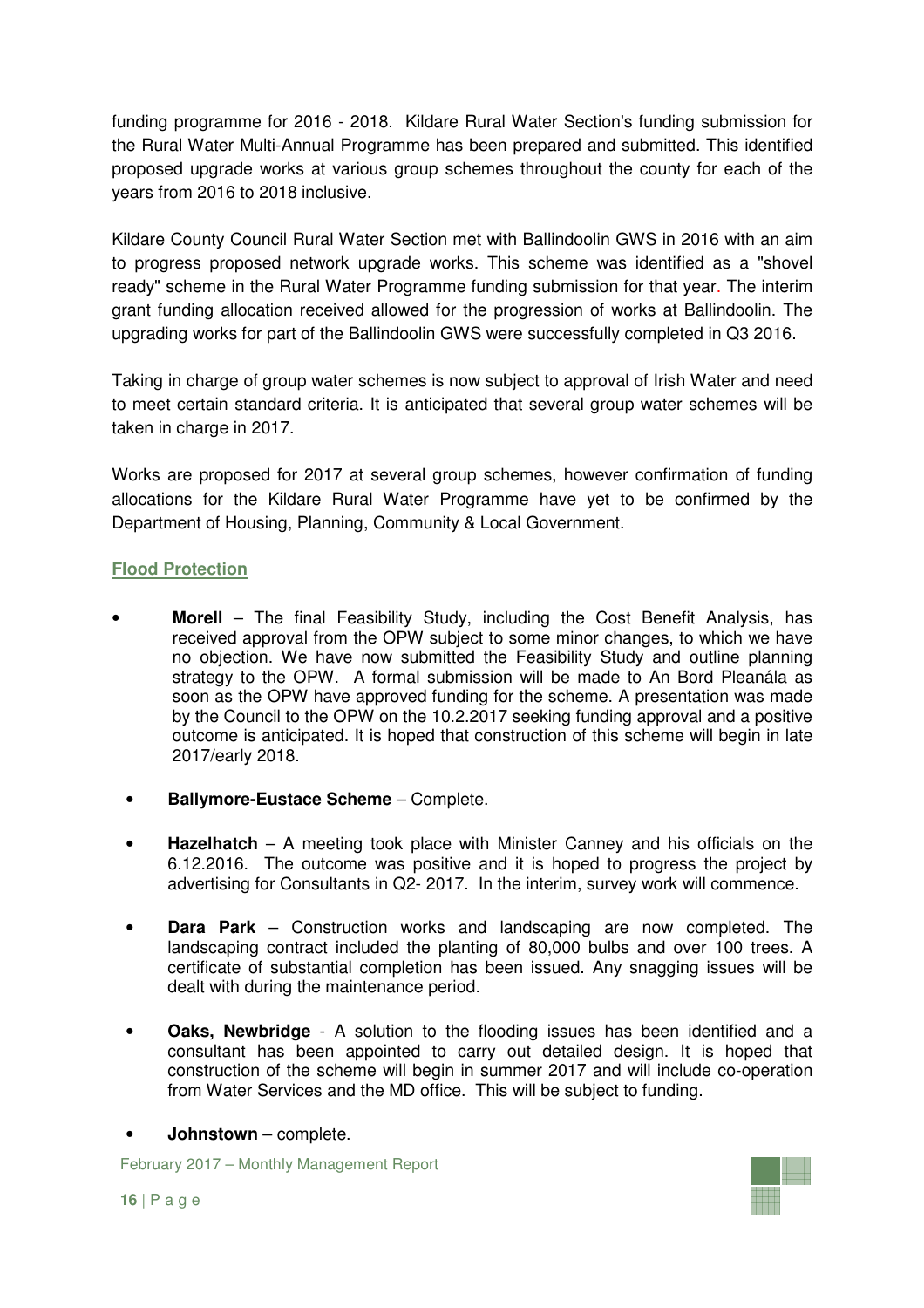- **Ardclough** complete.
- **CFRAM Programme** The final draft report was presented to the elected members at a special briefing held at 11.00 a.m. on Monday,  $24<sup>th</sup>$  October, 2016 prior to full Council meeting.
	- Draft plans for the South East Region (Barrow) were published on  $18<sup>th</sup>$  September and the consultation period has now closed.
	- Draft plans for the Eastern Region (Liffey) were published on 23<sup>rd</sup> September and the consultation period has now closed.
	- The Draft Plans have identified flood management measures for the following towns:
		- o Leixlip
		- o Maynooth
		- o Celbridge
		- o Clane
		- o Newbridge
		- o Suncroft
		- o Castledermot
		- o Athy

A further study is recommended for both Hazelhatch and Naas. Once the Public Consultation period is completed and the submissions dealt with, the final plans will be sent to the relevant Minister for approval. They will then be sent back to the local authorities for adoption. Once adopted, we can apply to the OPW for funding of the schemes.

# **River Cleaning & Drainage Channel Maintenance**

This year's programme is now complete, with a significant number of channels cleaned, including 1.5km at Derrymullen, Allenwood and a pilot scheme on the Clonshambo, which aims to improve both flood protection and water quality. A meeting was held with representatives from Laois County Council to develop a co-ordinated approach to carrying out cleaning works on the River Barrow.

# **Environment**

• **Kilcock (Royal Canal)** – This facility has now re-opened.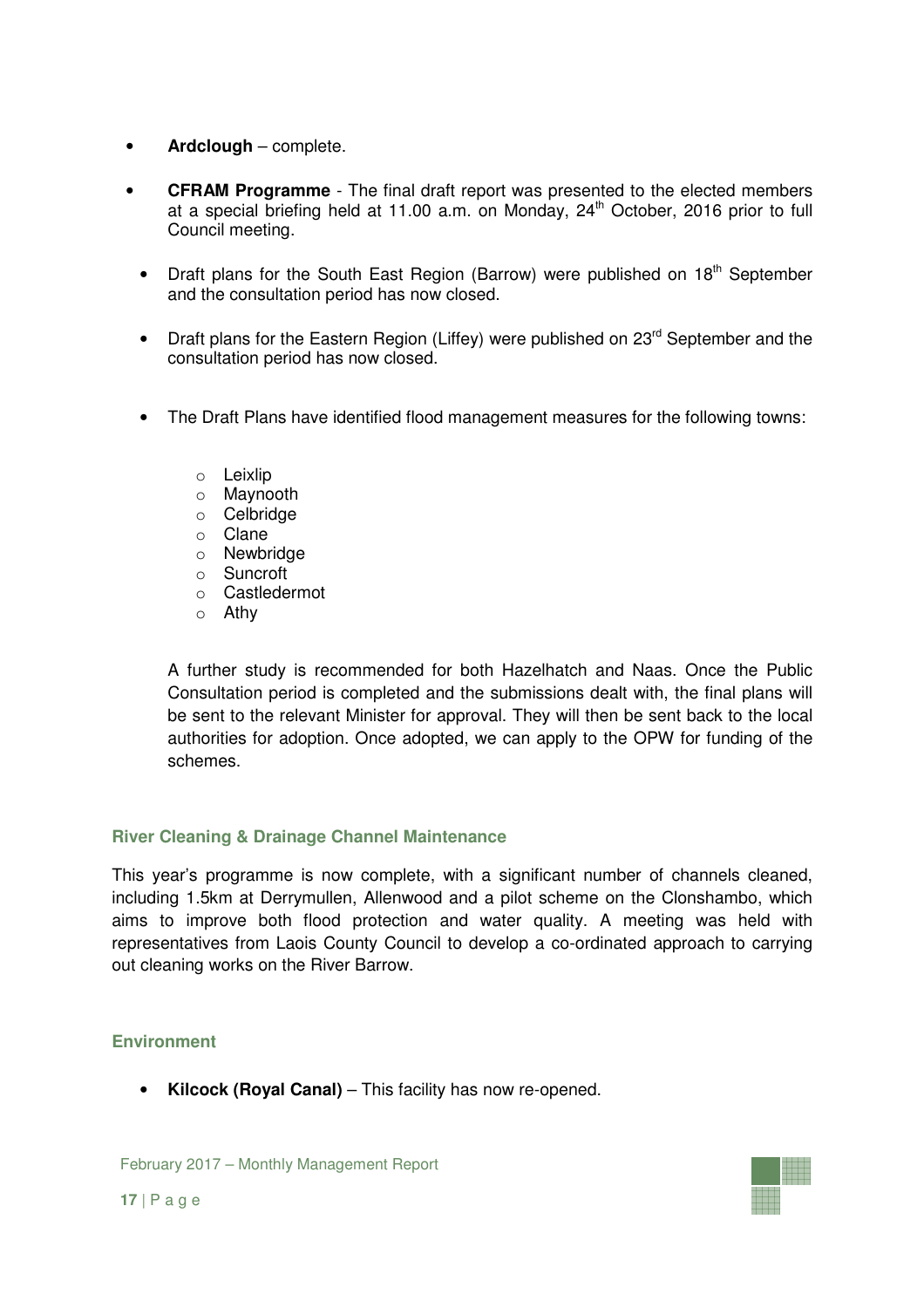### **Cemetery Extensions**

- **Staplestown –** complete
- **Ballybracken** complete
- **Crookstown**  Part 8 approved -contractor appointed.
- **Newbridge**  Complete.
- **Derrinturn** Complete.
- **Lullymore** Complete.
- **Churchtown** Preferred location for cemetery extension identified and survey/design work being progressed. Road traffic aspects revisited and are now largely resolved. Part 8 documents now being published.
- **Athy (St Michael's new)** Up-grade of car parking area now complete. Further works to internal roadways including resurfacing and kerbing have been completed. The unauthorised entrance has been blocked.
- **Rathangan** land acquisition is currently being finalised and a draft design is now to hand. Part 8 process to commence shortly.
- **Leixlip** land acquisition being examined.

**Dog Control** – Design details relating to the proposed upgrade of the pound at Ballytore have finally been agreed. Discussions are ongoing with the owner with a view to agreeing financial arrangements and progressing the matter to Part 8 stage. Design aspects have since been finalised subject to any conditions which might be imposed by the Chief Fire Officer. Discussions are also ongoing with ISPCA regarding possible amendments to Service Level Agreement as a result of the proposal.

**North Kildare Civic Amenity (Celbridge, Leixlip and Maynooth)** – The Environment Section has reviewed the suitability of sites within its ownership following an invitation for public expressions of interest. A preferred location is now being progressed at Kilmacredock Upper (beside existing road maintenance depot). Donnachadh O'Brien, Consulting Engineers, have been commissioned to prepare a preliminary design and layout. Draft drawings should be available very shortly.

**Emily Square Up-grade** – The initial conceptual design was presented to the Athy Municipal District on the 28<sup>th</sup> November. This received a very favourable response though will be subject to a number of amendments as requested by the elected members. It is proposed to formally publish the Part 8 documents in the coming week. As part of the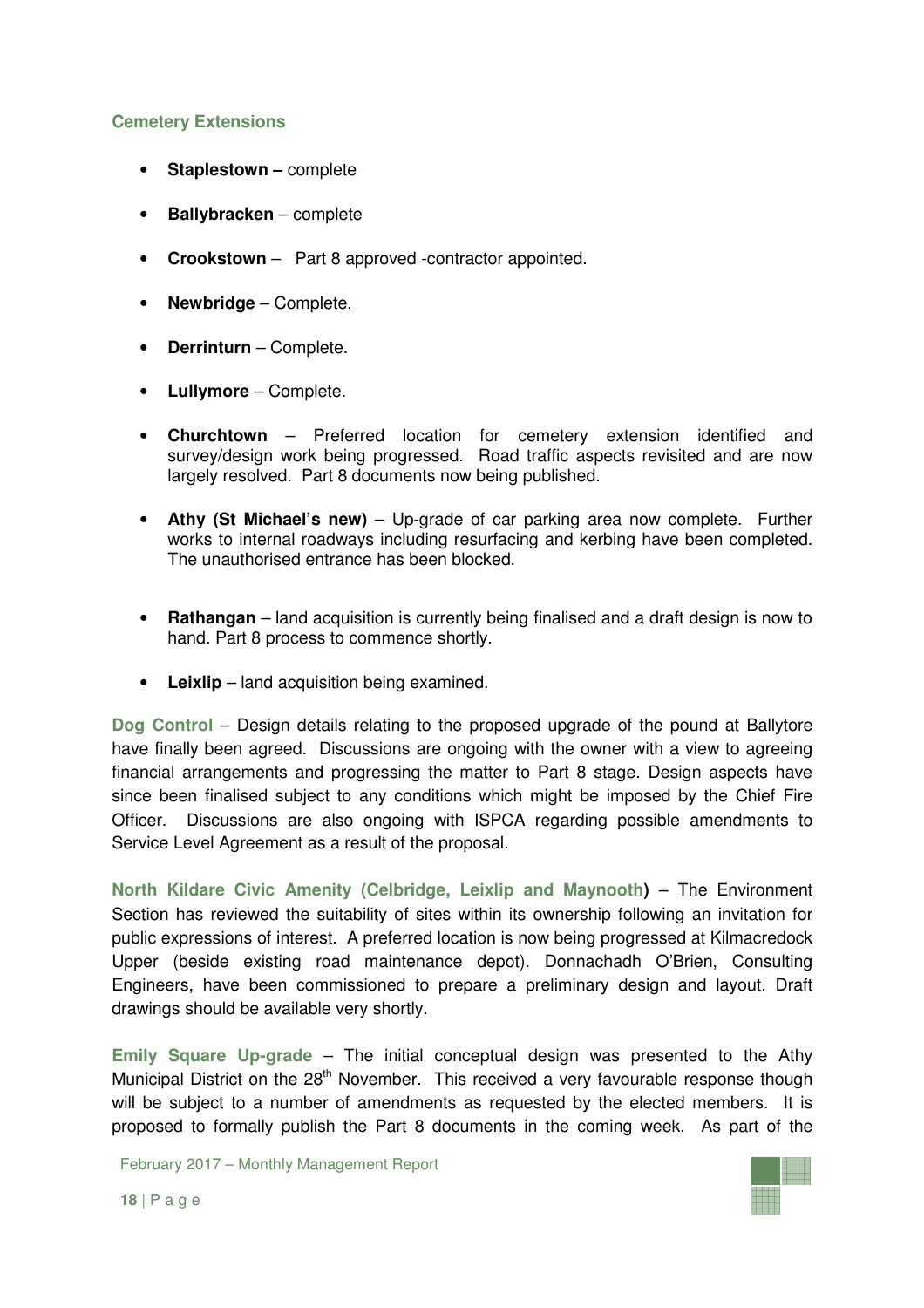ensuing public consultation process, a number of local presentations will be made. One-toone briefing meetings with business owners on the Square are currently taking place.

\*Tidy Towns – A network meeting took place on the 25<sup>th</sup> January 2017. This was really well attended and particularly successful.

**Irish Business Against Litter -** Kildare Town has been voted the cleanest town in Ireland. This exciting result was achieved through the efforts of many associated with the town. It is a great boost to all towns and villages in the county and highlights the great work carried out by all concerned. The town also secured a prize of a sculpture to the value of €40K. Discussions are currently ongoing with the Tidy Towns Group regarding a range of proposed improvements with a view to taking full advantage of the momentum generated.

**Kerdiffstown -** Kildare County Council formally accepted responsibility for the management and remediation of the site on the  $5<sup>th</sup>$  June, 2015. Project planning has now been completed and the Project Management phase has commenced. The local community and the Municipal District have been fully briefed. The project team is now fully in place and Jacobs International have been appointed to provide technical assistance for seven tasks including end-use definition, EIA, engineering supports, demolition of dangerous structures etc.

# **1. End Use**

o A presentation on the final decision of the end use was presented to Naas Municipal District on Tuesday,  $15<sup>th</sup>$  November, 2016 where it was announced (subject to statutory consents) that the end use will be a park with multi uses pitches, change rooms, playground and walking/running tracks.

# **2. Demolition contract**

- o Priority Construction has been awarded the contract.
- $\circ$  The demolition work and the moving of waste into the lined cell is now complete ahead of programme without incident.

# **3. Additional Site Investigation, Gas and Ground Water Monitoring Wells**

- o IGSL have been awarded the contract.
- o Works are now complete without incident.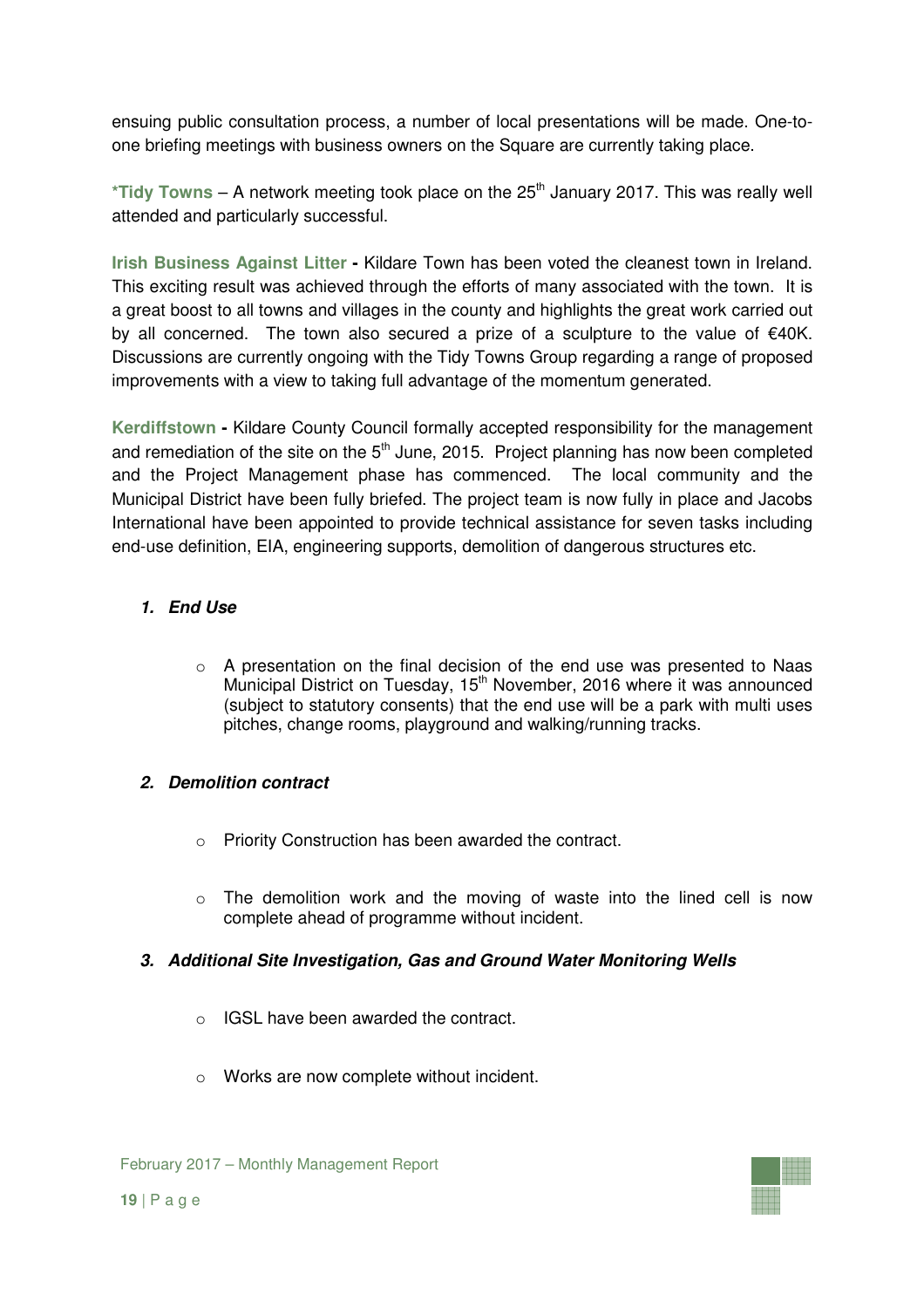# **4. Preliminary Design/Planning/EIA**

- o Outline design works are now almost complete. A community presentation will be arranged in March
- o A final site shape/formation has been identified with the inclusion of the end use design.
- o Environmental monitoring and background studies are complete for the Environmental Assessment but will continue to be monitored.
- o Contact has been made with statutory bodies.
- o It is still expected that all licensing and planning applications will be finalised at the end of Q1 – 2017 and ready for legal review before submission at end of Q2. We are currently on programme to meet these deadlines
- $\circ$  A CPO process will be commencing in tandem with the EIA and documents are currently being drafted. Discussions with people who may be affected has commenced.

### **Energy Management**

The Energy Management Team continues to progress a range of initiatives in this regard. All in all, the Council has reduced its energy consumption by 14% since 2009. The remit of the team has now been widened to include Climate Change Adaptation and the data gathering phase is now well advanced.

### **Athy MD Initiatives**

- Subject to formalities, agreement has been reached with the owner of the Model School and KWETB regarding a proposal to converting part of the building (formerly VTOS) to an apprentice training centre. Design and tender documents have been prepared since.
- The tender process has concluded in respect of the proposed new branch library (St. Dominic's Church) and a preferred Contractor identified. Works will commence in circa 4 weeks.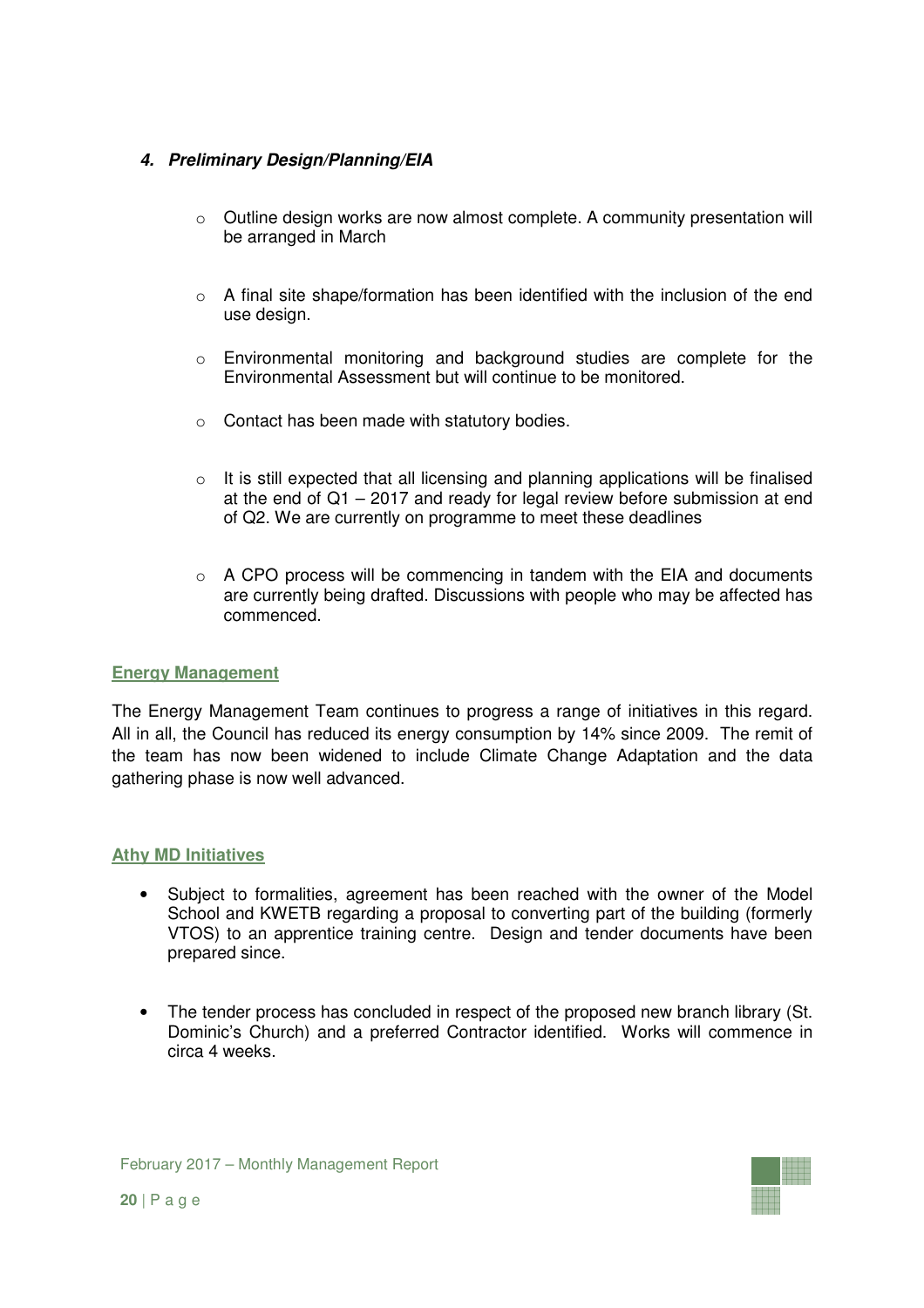### **Roads, Transportation and Public Safety**

### **Local Infrastructure Housing Activation Fund (LIHAF)**

The formal announcement in regard to LIHAF funding will be made by the Department at the end of March.

### **Naas & Sallins Parking Bye-Laws**

Parking Bye-Laws for Naas & Sallins were on public display until 17th January 2017. The closing date for submissions was 8th February 2017 and the submissions are currently being assessed.

### **Proposed Parking Bye-Laws for Clane & Castledermot**

The drafting of Clane and Castledermot Parking Bye-Laws is in progress.

# **Traffic Management Study - Maynooth**

AECOM are continuing with the preparation of a Traffic Management Study for Maynooth. The consultants presented their draft recommendations to the MD members in February 2017 and will meet the Maynooth Municipal District members again on 22<sup>nd</sup> February for a more detailed analysis session.

It is intended that a final public consultation exercise will be held within the next 2 months.

### **Newbridge and Kildare Sustainable Projects**

Discussions are ongoing with the NTA in regard to agreeing funding and the project brief.

# **Maynooth Northern Outer Orbital Route**

Rathoath Municipal District members approved the Part 8 for the section of the Outer Orbital Route which connects the Moyglare Road with the Dunboyne Road in Maynooth.

The developer that has proposed to construct this section of the MOOR is now awaiting the outcome of discussions with Irish Water in regard to water and waste water capacity issues.

Discussions were held with senior management from Irish Water in regard to the ongoing service issues across North Kildare on 15<sup>th</sup> February and we await the outcome of those discussions.

### **Athy Distributor Route**

Preliminary Design, Business Case and Draft EIS were submitted to DTTaS for approval. Following approval the scheme will be published to An Bord Pleanala.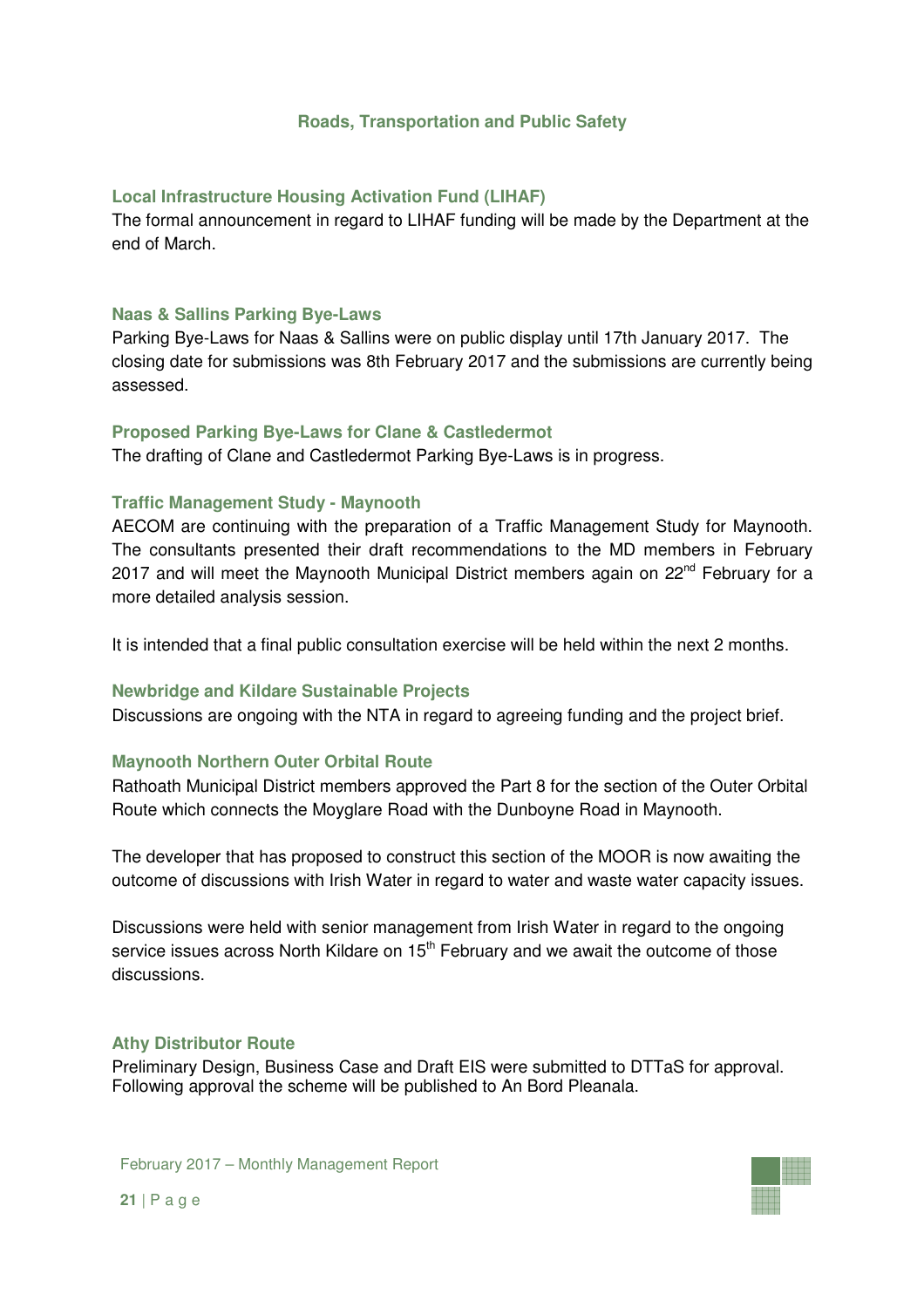### **Newbridge Link Road - Industrial Estate to Curraghgrange**

Construction is underway and is due to be completed in March 2017

### **Dublin Road Corridor, Naas**

The Council has appointed the consultant for the detailed design and contract documentation preparation phase of this project. Consultations with the Naas Municipal District members and other stakeholders are being organised.

### **NTA GDA Cycle Network Design (Naas)**

Three schemes are being progressed to Public Consultation Stage and this work is funded by the NTA.

The routes are:

- Naas to Kill
- Kilcullen Road, Naas
- Greenway from Newbridge Road (Naas) to Sallins train station along the route of the canal

The closing date for receipt of submissions for the Kilcullen Road, Naas Cycleway Part 8 was 16/12/16. The submissions report is being prepared by the scheme consultants for review by the Planning Section, before going before the members of Naas Municipal District.

The Part 8 process for the Naas to Kill cycleway will commence in March 2017. A public information day was held on 18/01/17 and a report to the Naas Municipal District Members will follow.

The Greenway from Newbridge Road (Naas) to Sallins train station is planned to go to Part 8 in Q1 2017.

# **M7 Naas to Newbridge Bypass Upgrade, M7 Osberstown Interchange and R407 Sallins Bypass**

As members are aware the M7 Naas to Newbridge Bypass Upgrade and R407 Sallins Bypass projects have been included in the Department of Expenditure and Public Reform Programme entitled "Building on Recovery - Infrastructure and Capital Investment 2016- 2021". The Department of Transport Tourism and Sport (DTTaS) have agreed that both projects are to form one contract.

Contract documents were issued in December 2016 to the shortlisted pre-qualified contractors. This process is in preparation for award of the construction contract in Q2 2017 which remains subject to provision of funding from both funding agencies, DTTaS and Transport Infrastructure Ireland (TII). The construction contract duration is approximately 30 to 36 months.

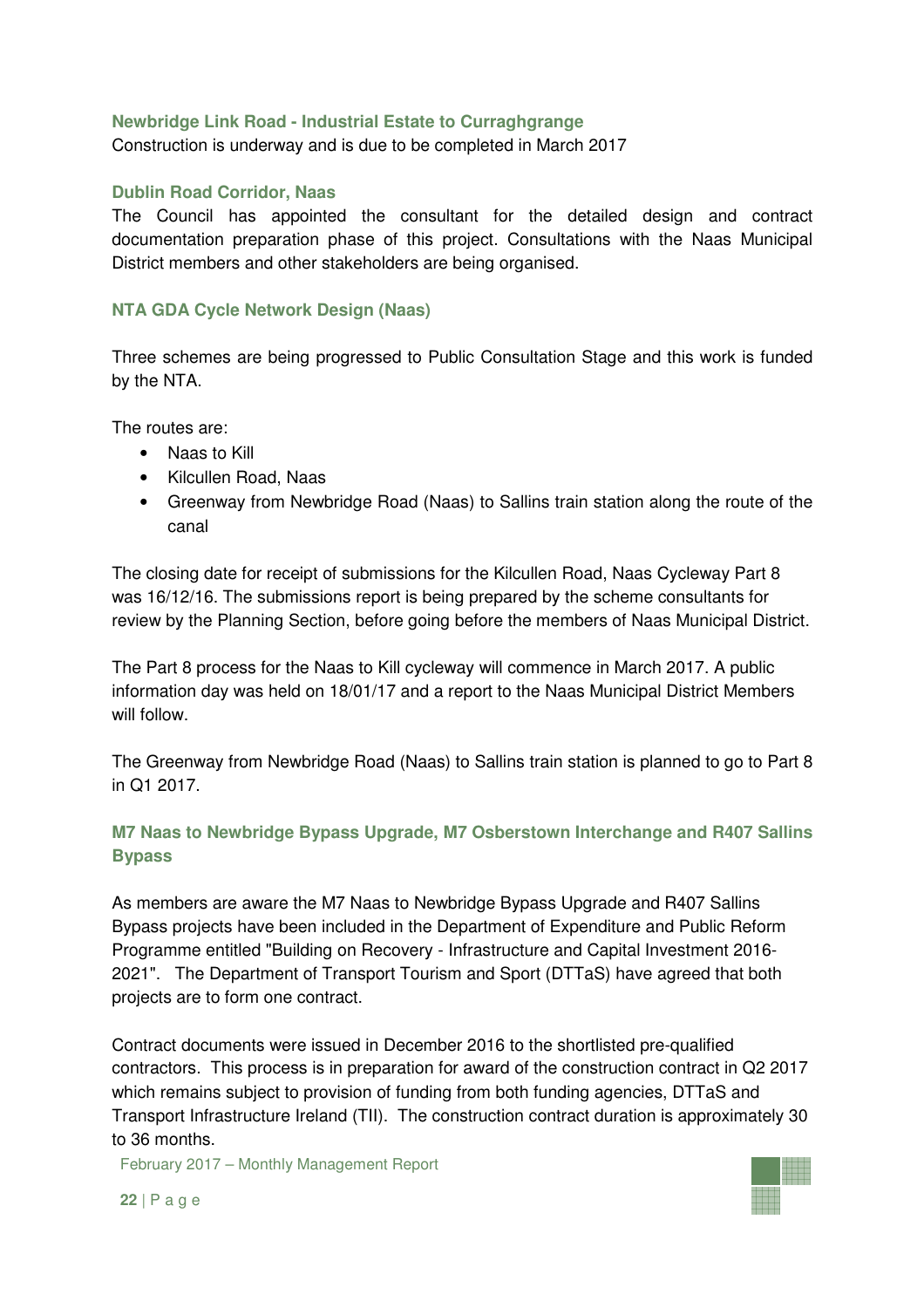Notices to Treat for the M7 Naas to Newbridge Bypass Upgrade, the M7 Osberstown Interchange and R407 Sallins Bypass were issued in December 2015. Land negotiations are continuing.

Advanced works/testing are underway in preparation for the main contract. This includes landowner accommodation works, archaeological testing, ground investigation, the Sallins Railway underbridge and the M7 hard shoulder strengthening (complete).

#### **Royal Canal Greenway between Maynooth and Dublin County Boundary**

The Part 8 report for this scheme was approved at the October 2016 full Council meeting.

A procurement competition for the appointment of consultants is now complete and Atkins Consultants have been appointed.

This scheme will consist of the construction of a cycleway and pedestrian facility along the canal tow path. The scheme is 8.4km in length and will consist of a 2.5 to 3m wide shared walking and cycling facility.

#### **Royal Canal Greenway - Maynooth to "The West"**

The construction of the KCC section of this Cycleway through Kilcock commenced construction on the 17th October, and is nearing completion.

Waterways Ireland has recommenced preparatory works on the section between Jacksons Bridge and Maynooth.

#### **Replacement of the Machinery Yard**

The KCC Machinery Yard and Stores is currently located in Newbridge. It is proposed to relocate the machinery Yard and maximise the use of the existing site in Newbridge. The detailed analysis, design, site selection, planning and relocation issues will commence in early March.

### **Economic, Community and Cultural Development**

#### **Realising our Rural Potential - Action Plan for Rural Development**

On 23rd January a €60 million Rural Action Plan was announced.

The plan is structured around five themes:

- supporting sustainable communities
- supporting enterprise and employment